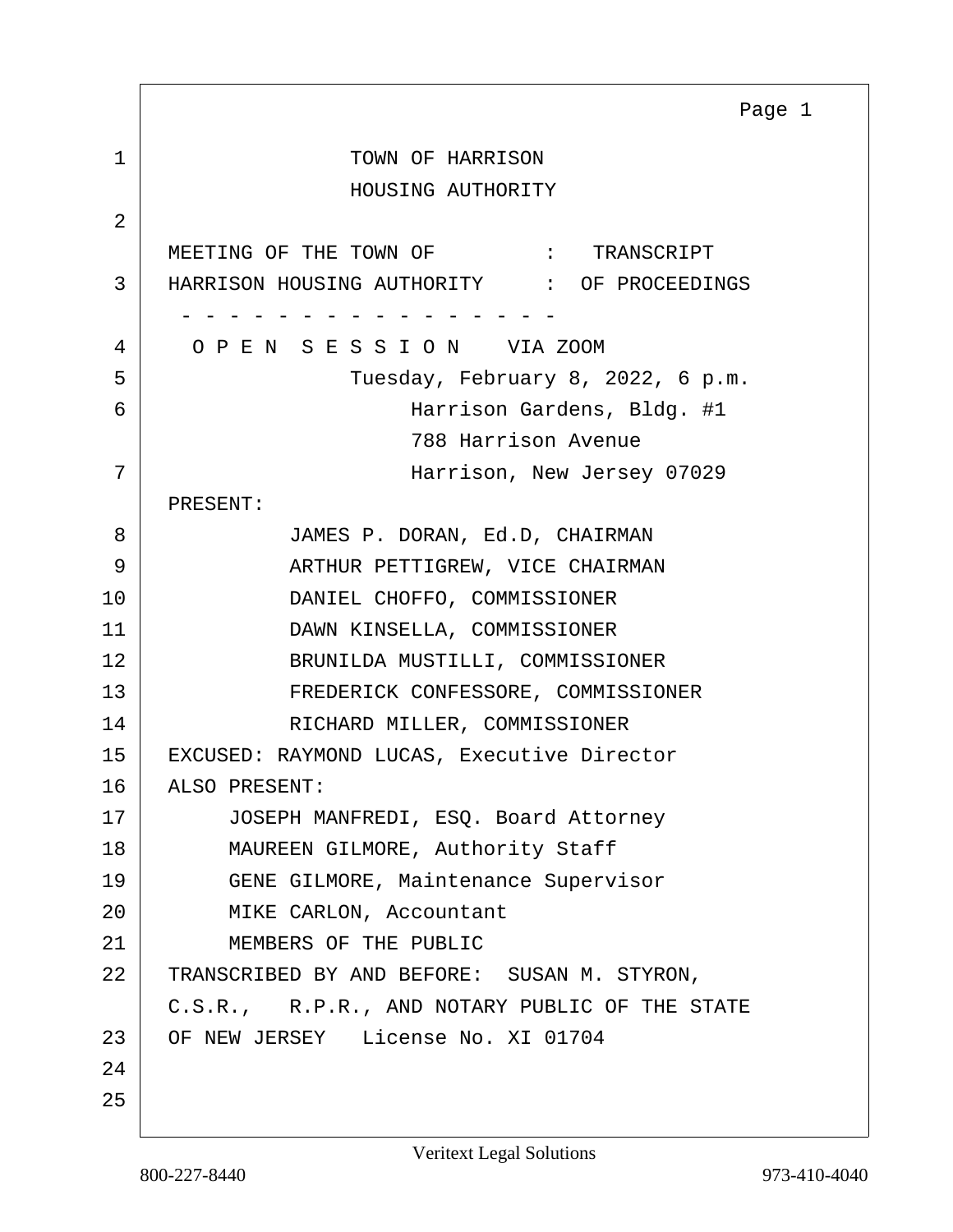<span id="page-1-0"></span>1 THE CHAIRMAN: I hereby declare this 2 meeting to order and state that this is a meeting 3 of the Harrison Housing Authority of the Town of 4 Harrison scheduled for February 8, 2022. This 5 meeting is a regularly scheduled meeting, and 6 proper prior public notice of time, date, 7 location, purpose and agenda have been posted in 8 compliance with the Sunshine Law. 9 I would ask you all to join me in 10 | saluting the flag. 11 (Pledge of Allegiance.) 12 THE CHAIRMAN: Okay. Will the clerk 13 call the roll. 14 MS. GILMORE: Yes. Commissioner 15 Choffo. 16 COMMISSIONER CHOFFO: Present. 17 | MS. GILMORE: Commissioner Confessore. 18 COMMISSIONER CONFESSORE: Here. 19 MS. GILMORE: Commissioner Kinsella. 20 COMMISSIONER KINSELLA: Here. 21 MS. GILMORE: Commissioner Miller. 22 COMMISSIONER MILLER: Here. 23 MS. GILMORE: Commissioner Mustilli. 24 COMMISSIONER MUSTILLI: Here. 25 | MS. GILMORE: Commissioner Pettigrew. Page 2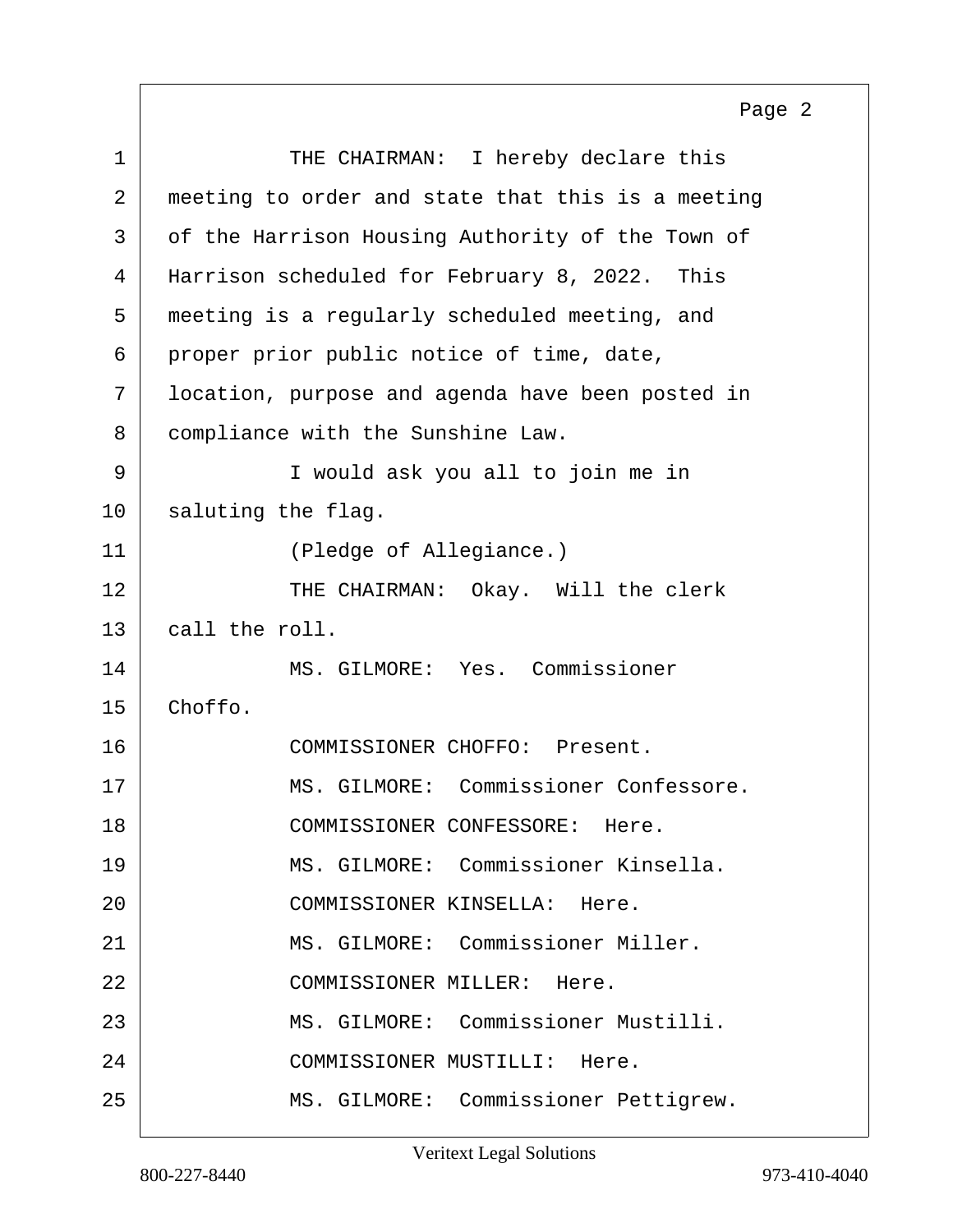<span id="page-2-0"></span>1 COMMISSIONER PETTIGREW: Here. 2 MS. GILMORE: Dr. Doran. 3 THE CHAIRMAN: Here. 4 Just let the record reflect that the 5 | Executive Director will not be at tonight's 6 meeting. 7 Can I have a motion to approve the 8 | minutes of the November 9th meeting? Yes, that's 9 | right, we had to cancel December, so November 9th 10 meeting minutes; motion to approve? 11 COMMISSIONER PETTIGREW: Motion. 12 COMMISSIONER MUSTILLI: Second. 13 THE CHAIRMAN: Motion made by 14 Commissioner Pettigrew, second by Commissioner 15 Mustilli. 16 Clerk, call the roll. 17 | MS. GILMORE: Commissioner Choffo. 18 | COMMISSIONER CHOFFO: I vote aye. 19 MS. GILMORE: Commissioner Confessore. 20 | COMMISSIONER CONFESSORE: Aye. 21 MS. GILMORE: Commissioner Kinsella. 22 COMMISSIONER KINSELLA: Aye. 23 MS. GILMORE: Commissioner Miller. 24 COMMISSIONER MILLER: Aye. 25 MS. GILMORE: Commissioner Mustilli. Page 3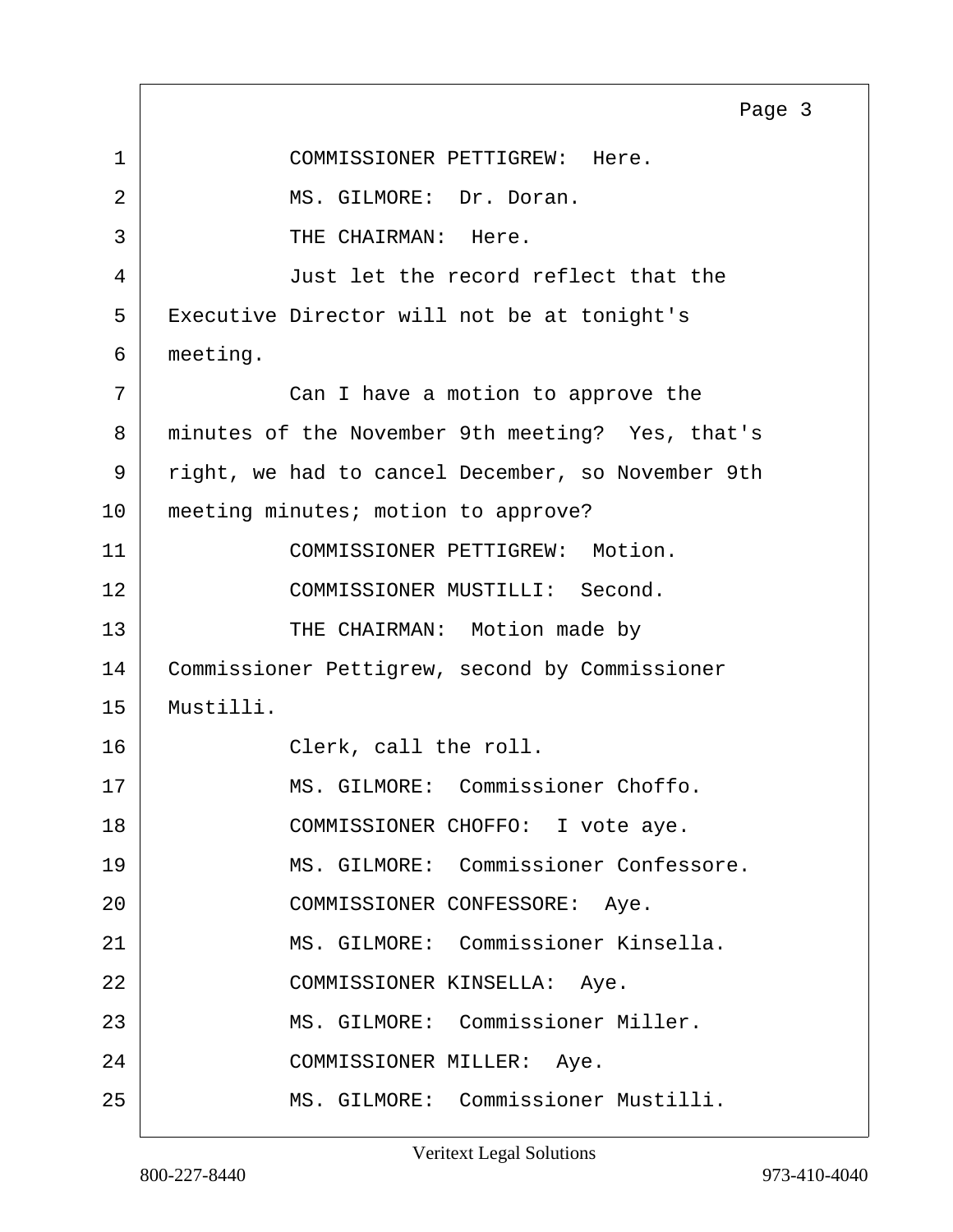<span id="page-3-0"></span>1 COMMISSIONER MUSTILLI: Aye. 2 MS. GILMORE: Commissioner Pettigrew. 3 COMMISSIONER PETTIGREW: Aye. 4 MS. GILMORE: Dr. Doran. 5 THE CHAIRMAN: Aye. 6 | A motion to approve the bills? I would 7 assume that this is the voting for two months of 8 bills, Maureen, this month's and January's? 9 MS. GILMORE: I guess. I just sent the 10 approval for this meeting. We got them for the 11 | other meeting, so I was just going... 12 THE CHAIRMAN: Did we do a roll call? 13 | Let's confirm that vote anyway. So we're voting 14 to approve the December meeting, I think which we 15 already saw. Maureen, you had sent everybody the  $16$  email? 17 MS. GILMORE: Yes. 18 THE CHAIRMAN: So January we'll take a 19 vote, even though we might have already voted 20 online. 21 So that being said, a motion to approve 22 the bills for December of '21 and January of '22. 23 COMMISSIONER CHOFFO: I'll make a 24 motion. 25 COMMISSIONER CONFESSORE: Second. Page 4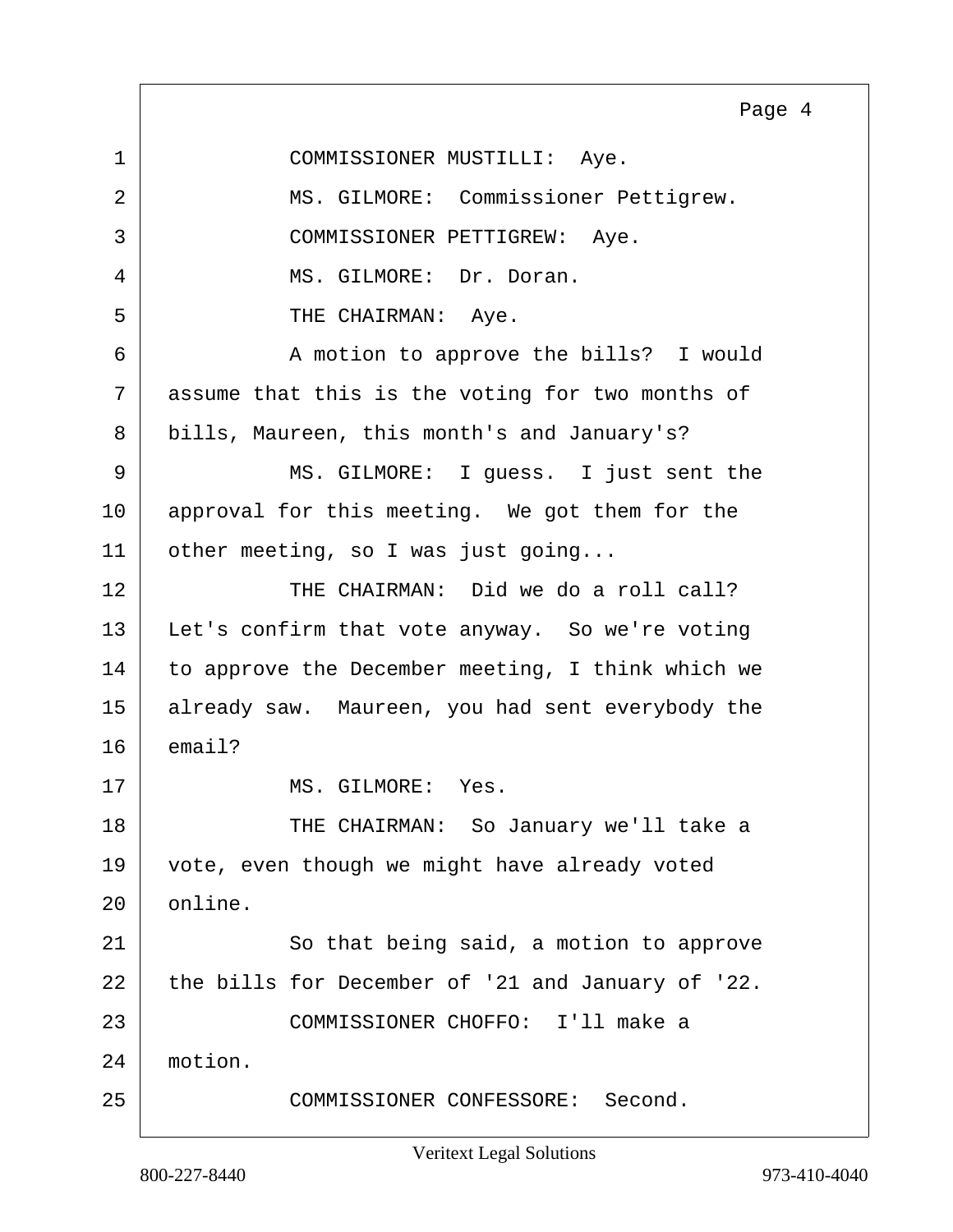<span id="page-4-0"></span>1 THE CHAIRMAN: Motion by Commissioner 2 Choffo, and second by Commissioner Confessore. 3 Clerk, call the roll. 4 MS. GILMORE: Commissioner Choffo. 5 COMMISSIONER CHOFFO: I vote aye. 6 MS. GILMORE: Commissioner Confessore. 7 COMMISSIONER CONFESSORE: Aye. 8 MS. GILMORE: Commissioner Kinsella. 9 | COMMISSIONER KINSELLA: Aye. 10 | MS. GILMORE: Commissioner Miller. 11 COMMISSIONER MILLER: Aye. 12 MS. GILMORE: Commissioner Mustilli. 13 COMMISSIONER MUSTILLI: Aye. 14 | MS. GILMORE: Commissioner Pettigrew. 15 COMMISSIONER PETTIGREW: Aye. 16 MS. GILMORE: Dr. Doran. 17 THE CHAIRMAN: Aye. 18 There are no communications. 19 The Executive Director's report I think 20 is in your package. Does anybody have any 21 questions that you would want to be addressed to 22 Ray? Maureen could let him know. 23 (No response.) 24 THE CHAIRMAN: Seeing none, I think 25 you've all had a chance to read that. Page 5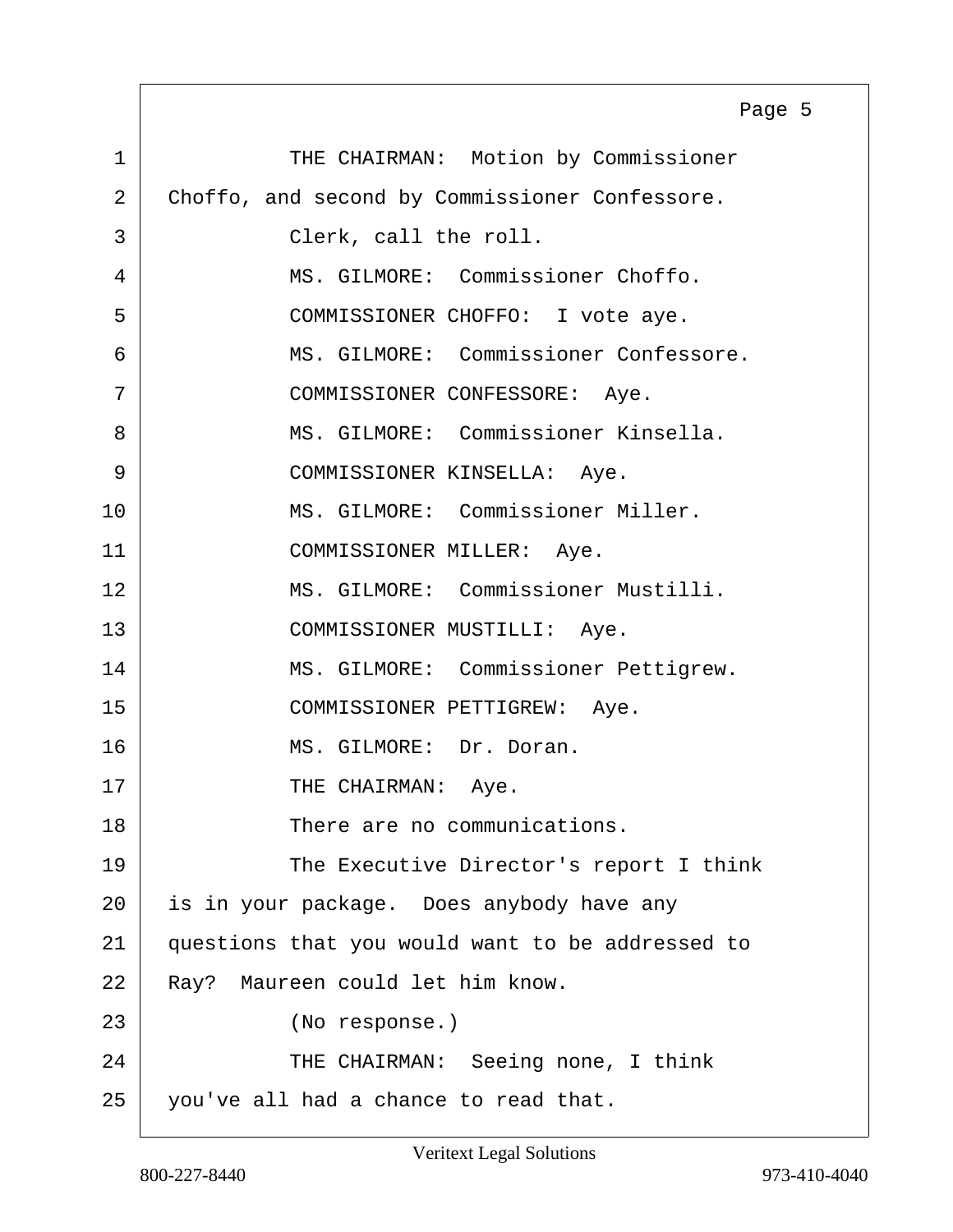<span id="page-5-0"></span>

|             | Page 6                                        |
|-------------|-----------------------------------------------|
| $\mathbf 1$ | All right. I'll take a vote on the            |
| 2           | motion and a vote on the Executive Director's |
| 3           | report.                                       |
| 4           | COMMISSIONER KINSELLA: Motion.                |
| 5           | COMMISSIONER MUSTILLI: Second.                |
| 6           | THE CHAIRMAN: All right. Vote by              |
| 7           | Commissioner Kinsella, second by Commissioner |
| 8           | Mustilli.                                     |
| 9           | Clerk, call the roll.                         |
| 10          | MS. GILMORE: Commissioner Choffo.             |
| 11          | COMMISSIONER CHOFFO: I vote aye.              |
| 12          | MS. GILMORE: Commissioner Confessore.         |
| 13          | COMMISSIONER CONFESSORE: Aye.                 |
| 14          | MS. GILMORE: Commissioner Kinsella.           |
| 15          | COMMISSIONER KINSELLA: Aye.                   |
| 16          | MS. GILMORE: Commissioner Miller.             |
| 17          | COMMISSIONER MILLER: Aye.                     |
| 18          | MS. GILMORE: Commissioner Mustilli.           |
| 19          | COMMISSIONER MUSTILLI: Aye.                   |
| 20          | MS. GILMORE: Commissioner Pettigrew.          |
| 21          | COMMISSIONER PETTIGREW: Aye.                  |
| 22          | MS. GILMORE: Dr. Doran.                       |
| 23          | THE CHAIRMAN: Aye.                            |
| 24          | Okay. Everyone in receipt of the              |
| 25          | maintenance report; does anyone have any      |

Е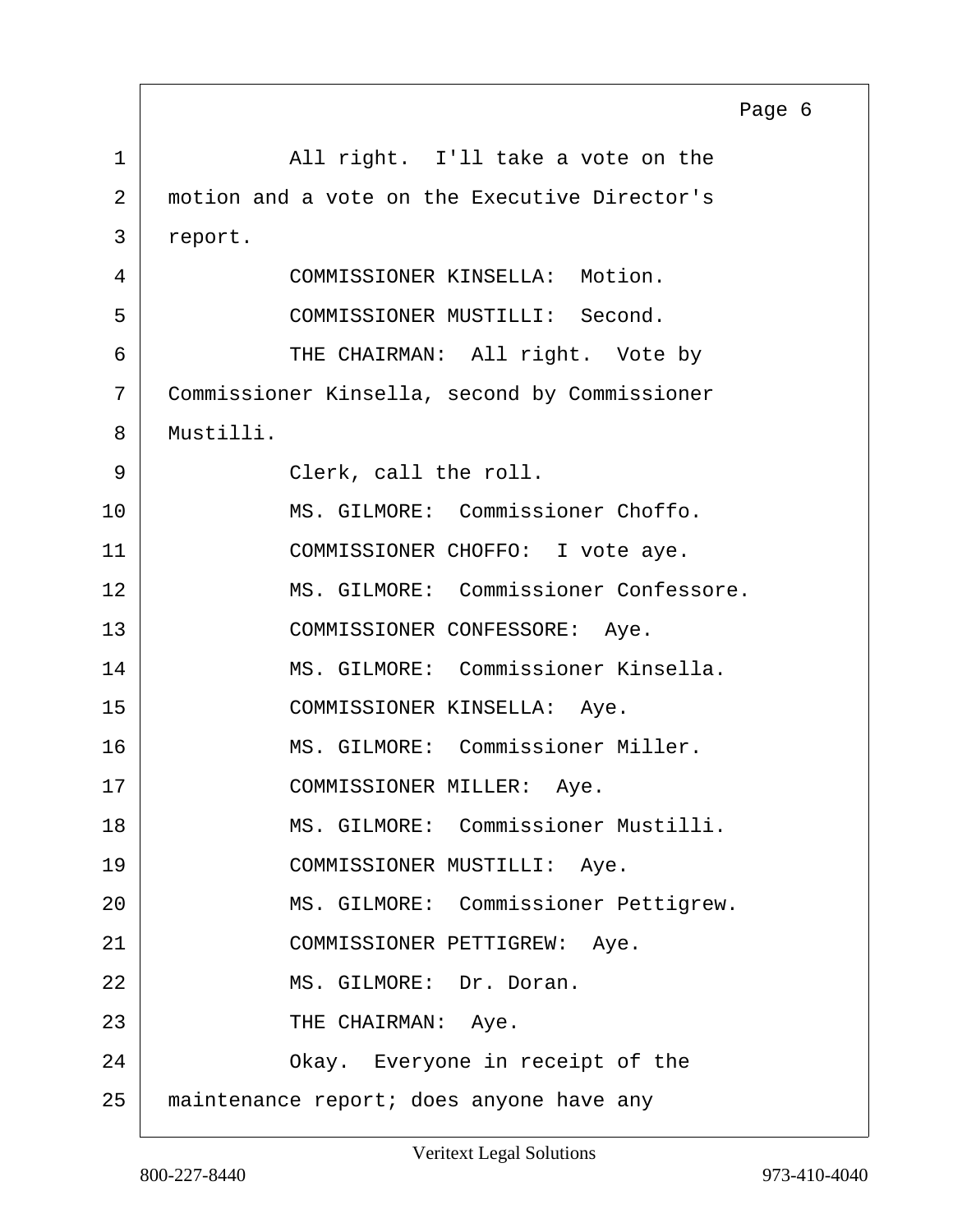<span id="page-6-0"></span>1 questions for Gene? He was here and I don't see 2 him now. Okay, any questions on the maintenance 3 report? Can I have a motion? 4 COMMISSIONER CONFESSORE: Motion. 5 | THE CHAIRMAN: Motion by Commissioner 6 Confessore. Second? 7 COMMISSIONER PETTIGREW: Second. 8 THE CHAIRMAN: Is that Commissioner 9 Pettigrew? 10 COMMISSIONER PETTIGREW: Yup. 11 THE CHAIRMAN: Roll call. 12 | MS. GILMORE: Commissioner Choffo. 13 COMMISSIONER CHOFFO: Aye. 14 | MS. GILMORE: Commissioner Confessore. 15 | COMMISSIONER CONFESSORE: Aye. 16 MS. GILMORE: Commissioner Kinsella. 17 | COMMISSIONER KINSELLA: Aye. 18 MS. GILMORE: Commissioner Mustilli. 19 COMMISSIONER MUSTILLI: Aye. 20 | MS. GILMORE: Commissioner Pettigrew. 21 COMMISSIONER PETTIGREW: Aye. 22 MS. GILMORE: Dr. Doran. 23 | THE CHAIRMAN: Aye. 24 COMMISSIONER MILLER: You forgot me, 25 Commissioner Miller. Page 7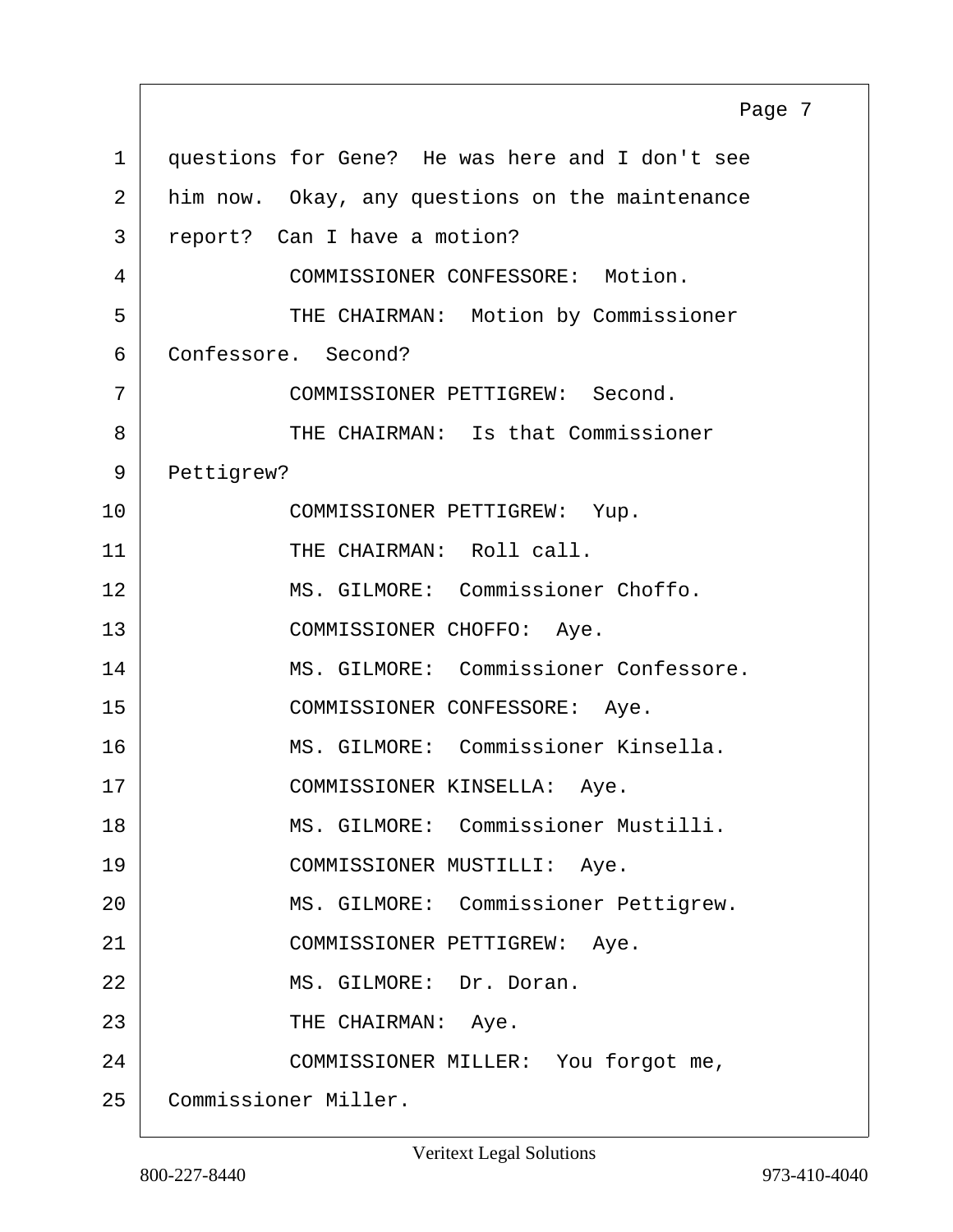<span id="page-7-0"></span>1 THE CHAIRMAN: I think we forgot 2 Commissioner Miller on that one. 3 MS. GILMORE: Commissioner Miller, I'm 4 sorry. 5 COMMISSIONER MILLER: Aye. 6 THE CHAIRMAN: Okay. Any old business? 7 (No response.) 8 THE CHAIRMAN: Any new business? 9 COMMISSIONER MILLER: Don't we have a 10 vote somewhere on the budget? 11 THE CHAIRMAN: I know, I'm just asking  $12$  if you have any, anything before we get into the 13 resolutions. 14 Okay. Any questions on the meeting 15 | schedule; does that work for everyone? I think 16 | we're keeping with our -- is the second Tuesday 17 of the month, Maur? 18 | MS. GILMORE: No, it's the third, 19 because the second Tuesday is Election Day now. 20 They changed election day from the first Tuesday 21 to the second Tuesday. 22 THE CHAIRMAN: Except for June, though. 23 MS. GILMORE: Yeah, that's what's 24 weird. For November, I had no double-check that. 25 So I didn't know if you wanted to do the third Page 8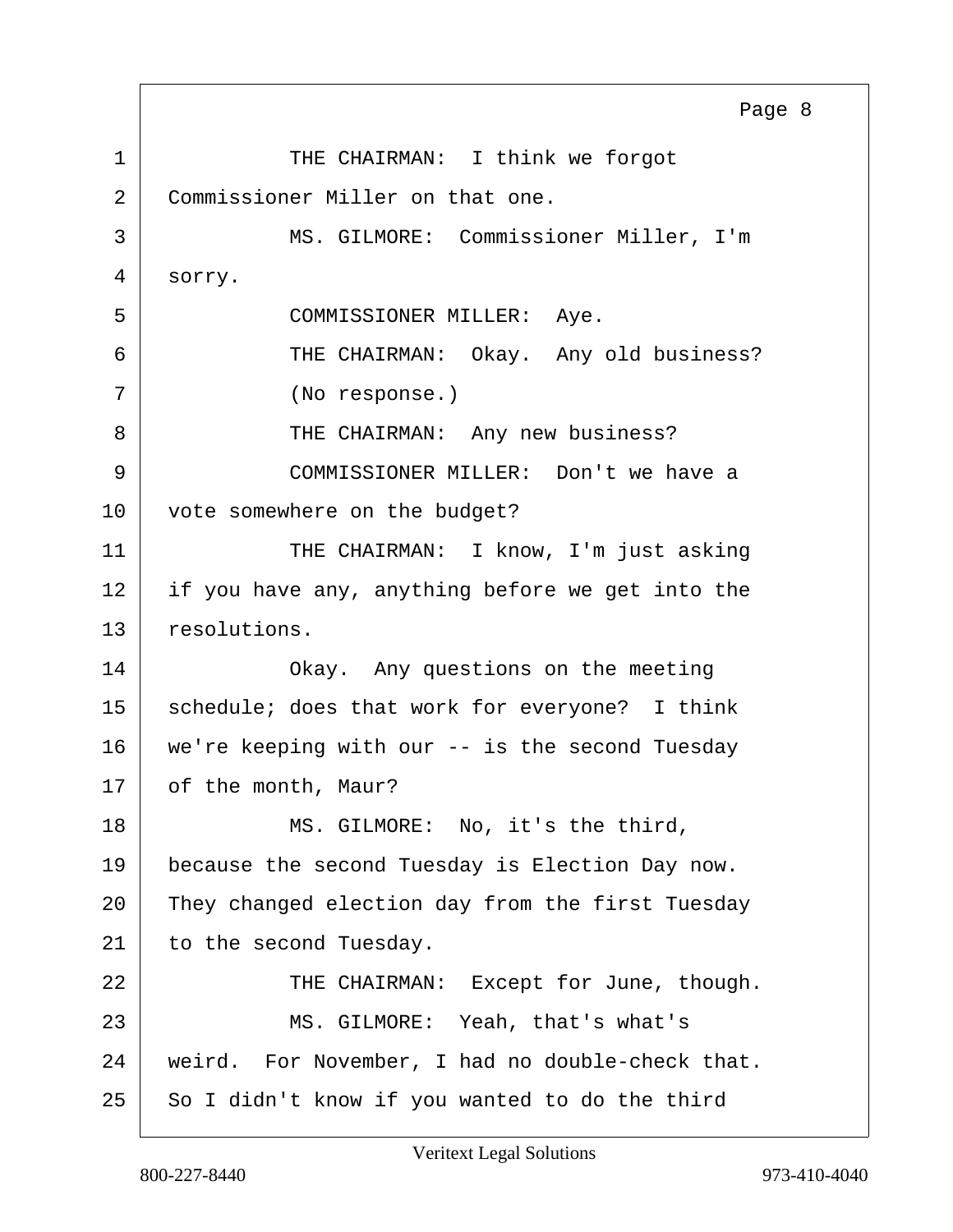<span id="page-8-0"></span>

|                | Page 9                                            |
|----------------|---------------------------------------------------|
| $\mathbf{1}$   | Tuesday of the week or wanted to do the Wednesday |
| $\overline{2}$ | after Election Day. I don't know what you want    |
| 3              | to do.                                            |
| 4              | THE CHAIRMAN: Well, we'll address that            |
| 5              | when we get to it, because I have a feeling that  |
| 6              | might run into conflict with the League of        |
| 7              | Municipalities.                                   |
| 8              | COMMISSIONER CHOFFO: It's the second              |
| 9              | Tuesday on the schedule.                          |
| 10             | MS. GILMORE: No, November 15th is the             |
| 11             | third Tuesday.                                    |
| 12             | COMMISSIONER CHOFFO: Yeah, but all the            |
| 13             | other meetings are on the second Tuesday.         |
| 14             | MS. GILMORE: Yes, but the second                  |
| 15             | Tuesday is Election Day this year.                |
| 16             | COMMISSIONER CHOFFO: Oh, yeah, just               |
| 17             | for November.                                     |
| 18             | MS. GILMORE: Yes, just for November.              |
| 19             | THE CHAIRMAN: I was asking about just             |
| 20             | the general second Tuesday of the month; that     |
| 21             | work for everyone?                                |
| 22             | (All yes.)                                        |
| 23             | THE CHAIRMAN: All right. November                 |
| 24             | we're going to have to look that. I think that    |
| 25             | might be smack in the middle of the League of     |

Veritext Legal Solutions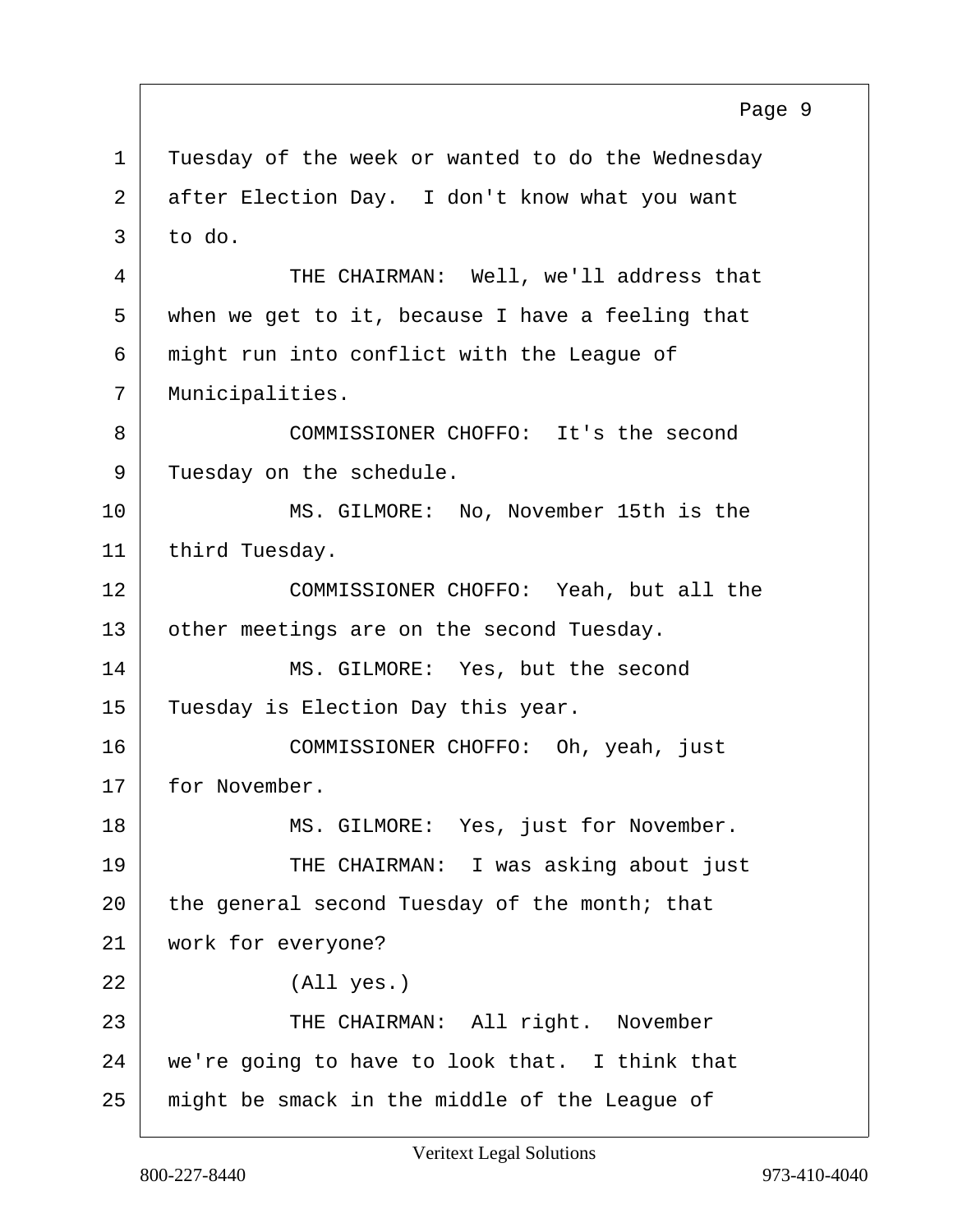Page 10

<span id="page-9-0"></span>1 | Municipalities, if I recall. 2 MS. GILMORE: Okav. 3 THE CHAIRMAN: I could be wrong. So we 4 may well have to change that. Maur, if you could 5 make a note. 6 MS. GILMORE: I'll find out. But if 7 it's not, like you want to do the Wednesday after 8 Election Day, if that's, if the Municipal League 9 is the 15th, do you want to do it the week 10 before, like the Wednesday? 11 THE CHAIRMAN: That would probably be 12 best. 13 MS. GILMORE: Okay, I'll put that in. 14 COMMISSIONER CHOFFO: I'm looking at a 15 calendar right now, though. November 1st is a 16 Tuesday. 17 MS. GILMORE: Yeah, but election day is 18 November 8th, the second Tuesday. Yeah, it's 19 usually the first Tuesday of the month, but they 20 changed it this year, I don't know why. 21 THE CHAIRMAN: No, they didn't change 22 it. It's always the first Tuesday of the month 23 unless it's the 1st, and then they make it the  $24$  second Tuesday. That's usually the general rule.  $25$  The same with June; the primary is usually the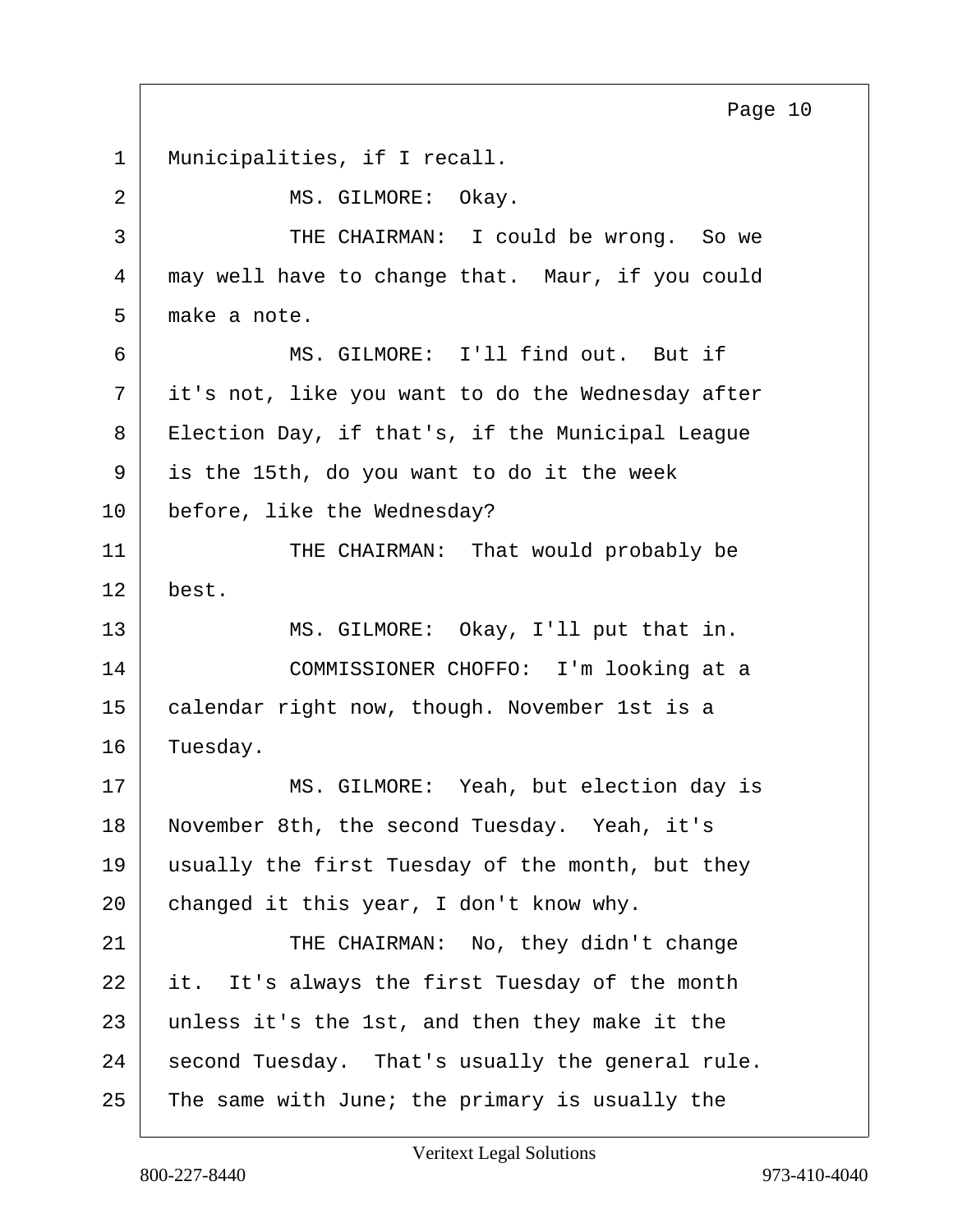Page 11

<span id="page-10-0"></span>1 first Tuesday in June, but if it's the 1st they 2 make it the second Tuesday in June. 3 MS. GILMORE: So we'll do it the 4 Wednesday after Election Day? 5 THE CHAIRMAN: My only thinking is, 6 Maur, that that might  $-$ - why don't we just leave  $7$  it at the 15th and vote on it there, because my 8 thinking is that also might interfere with, I 9 think, the Mayor and Council meeting the day 10 after Election Day, depending on when their day 11 is. So I would probably say yeah, let's make it 12 Wednesday the 9th. 13 COMMISSIONER PETTIGREW: Doesn't the 14 | Mayor and Council meet on the first Tuesday of 15 every month? 16 THE CHAIRMAN: They do, except in 17 November when it's Election Day, they usually 18 meet the day after the election. 19 COMMISSIONER PETTIGREW: The first 20 Tuesday of the month is the 1st. It's the week 21 before the election. 22 THE CHAIRMAN: I understand that, 23 Artie, but I don't know if they're going to be 24 having a Council meeting that day. 25 COMMISSIONER PETTIGREW: Why? It's the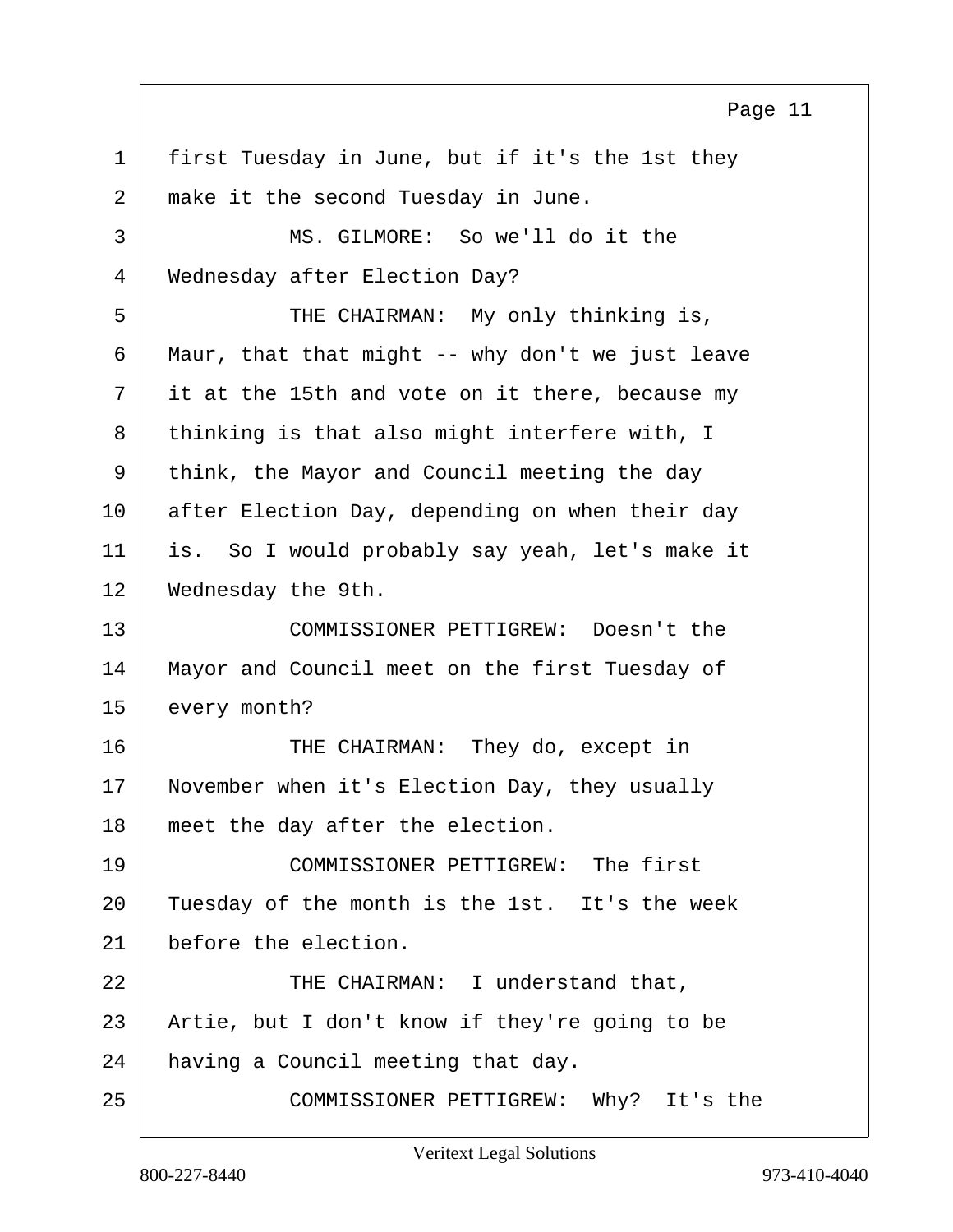5 will. 6 MS. GILMORE: Okay. So maybe Thursday 7 would be the best, the Thursday after. We'll 8 talk about it and I'll call tomorrow. 9 THE CHAIRMAN: I'll work on that 10 November day, and I'll get back to you on 11 whatever works. Right now we'll leave it on the 12 15th, it's on the schedule, no use changing it. 13 | And that stuff you usually have to call the 14 Chair, or whoever it is at that time, and they'll 15 make their own decision. 16 MS. GILMORE: Okay. 17 THE CHAIRMAN: Okay. So do the dates 18 on calendar work for everyone? 19 (All yes.) 20 THE CHAIRMAN: Motion? 21 COMMISSIONER KINSELLA: Motion. 22 COMMISSIONER MUSTILLI: Second. 23 | THE CHAIRMAN: Motion by Commissioner 24 Kinsella. Seconded by Commissioner Mustilli. 25 Motion made and seconded. Clerk, call

<span id="page-11-0"></span>1 | first Tuesday of the month.

2 THE CHAIRMAN: Artie, go to the next

4 COMMISSIONER PETTIGREW: I certainly

3 council meeting and ask that question.

Page 12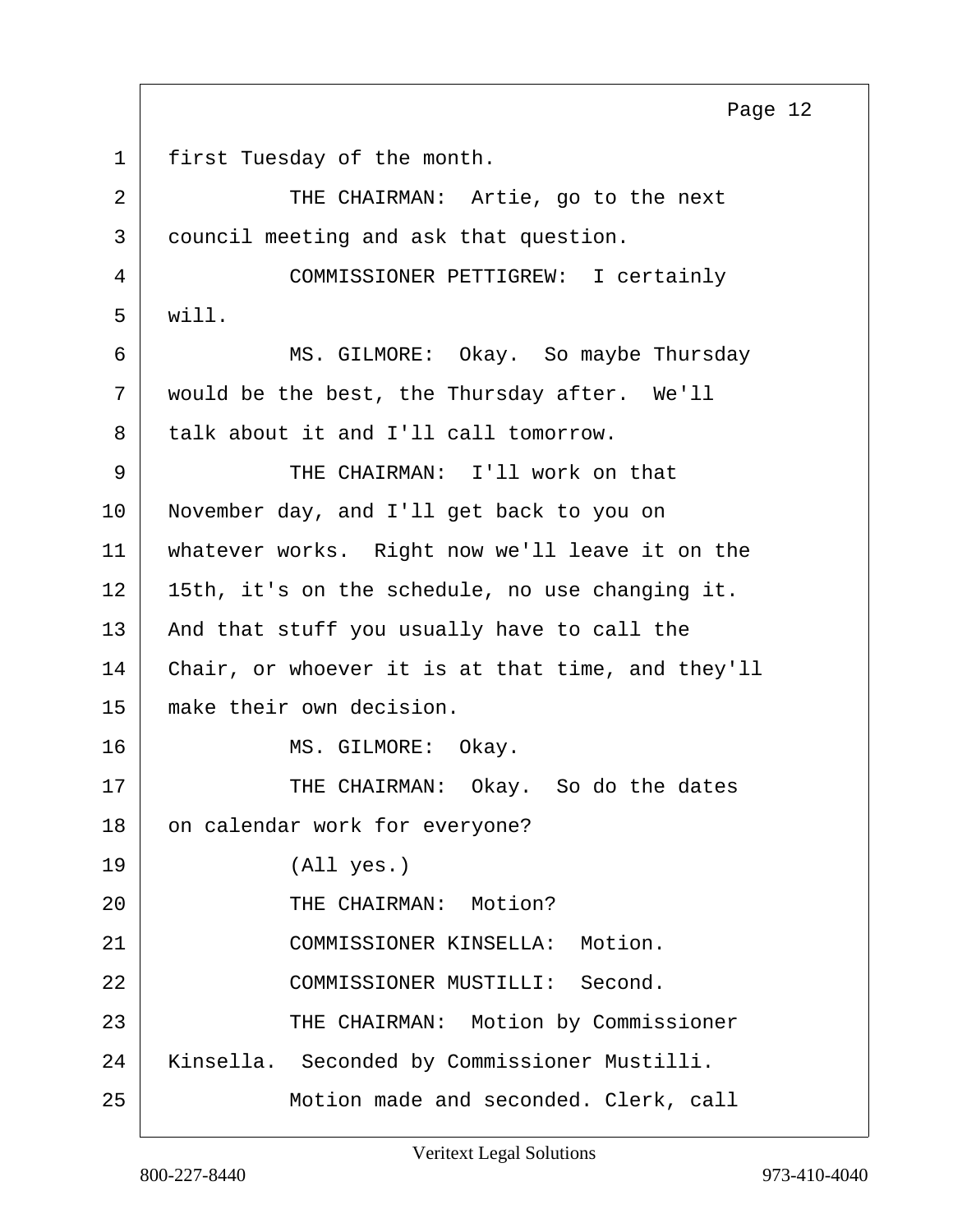<span id="page-12-0"></span> $1$  the roll.

| 2  | MS. GILMORE: Commissioner Choffo.           |
|----|---------------------------------------------|
| 3  | COMMISSIONER CHOFFO: Aye.                   |
| 4  | MS. GILMORE: Commissioner Confessore.       |
| 5  | COMMISSIONER CONFESSORE: Aye.               |
| 6  | MS. GILMORE: Commissioner Kinsella.         |
| 7  | COMMISSIONER KINSELLA: Aye.                 |
| 8  | MS. GILMORE: Commissioner Miller.           |
| 9  | COMMISSIONER MILLER: Aye.                   |
| 10 | MS. GILMORE: Commissioner Mustilli.         |
| 11 | COMMISSIONER MUSTILLI: Aye.                 |
| 12 | MS. GILMORE: Commissioner Pettigrew.        |
| 13 | COMMISSIONER PETTIGREW: What are we         |
| 14 | voting on?                                  |
| 15 | MS. GILMORE: The meeting schedule.          |
| 16 | COMMISSIONER PETTIGREW: I'm just            |
| 17 | kidding. Yes, aye.                          |
| 18 | MS. GILMORE: Dr. Doran.                     |
| 19 | THE CHAIRMAN: Aye.                          |
| 20 | Okay. I'm going to do a fast motion on      |
| 21 | the return of the tenant's rent of \$1,695. |
| 22 | Motion to approve?                          |
| 23 | COMMISSIONER PETTIGREW: Motion.             |
| 24 | COMMISSIONER KINSELLA: Second.              |
| 25 | THE CHAIRMAN: Motion made by                |

Page 13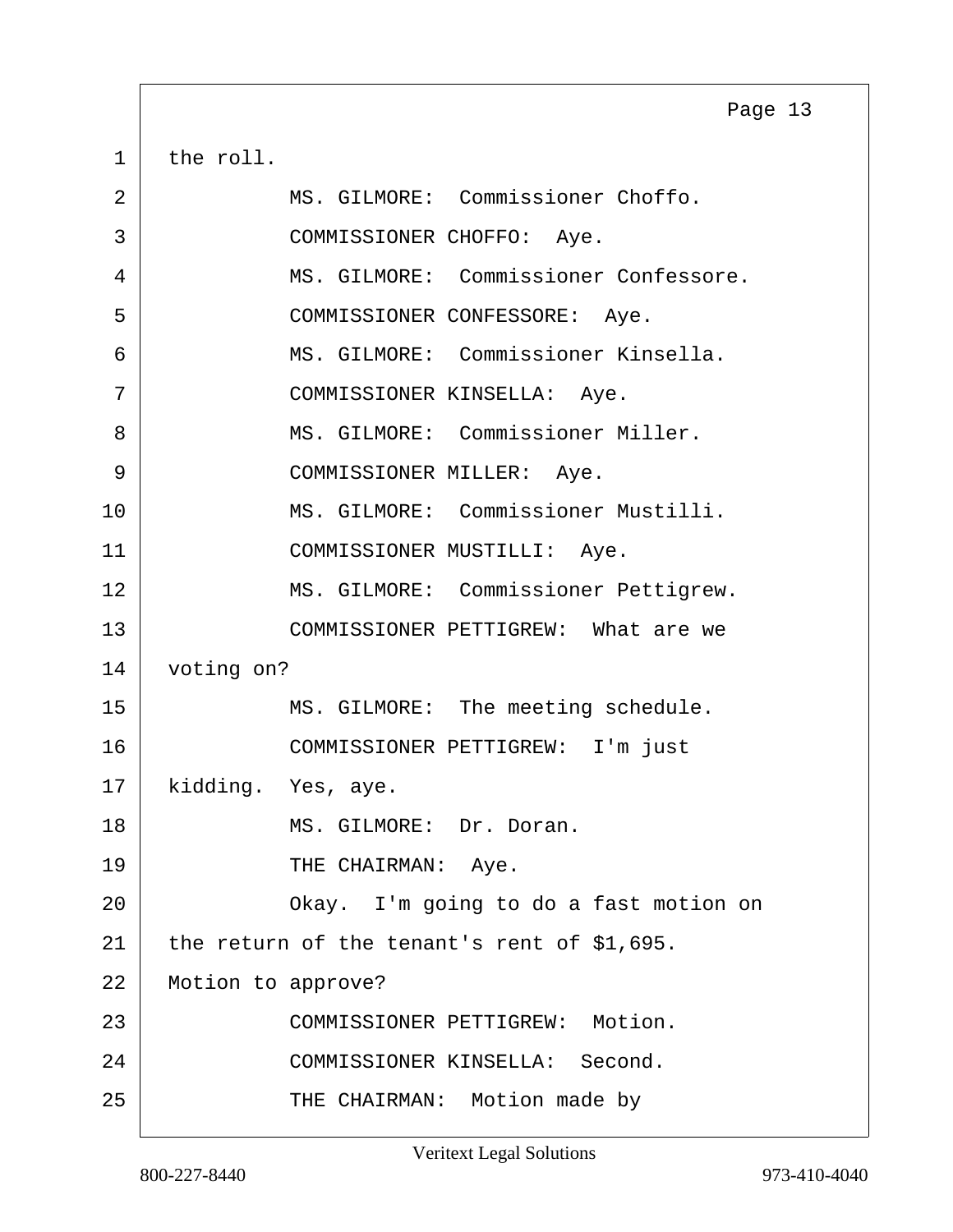<span id="page-13-0"></span>

|    | Page 14                                     |
|----|---------------------------------------------|
| 1  | Pettigrew, second by Commissioner Kinsella. |
| 2  | Clerk, call the roll.                       |
| 3  | MS. GILMORE: Commissioner Choffo.           |
| 4  | COMMISSIONER CHOFFO: Aye.                   |
| 5  | MS. GILMORE: Commissioner Confessore.       |
| 6  | COMMISSIONER CONFESSORE: Aye.               |
| 7  | MS. GILMORE: Commissioner Kinsella.         |
| 8  | COMMISSIONER KINSELLA: Aye.                 |
| 9  | MS. GILMORE: Commissioner Miller.           |
| 10 | COMMISSIONER MILLER: Aye.                   |
| 11 | MS. GILMORE: Commissioner Mustilli.         |
| 12 | COMMISSIONER MUSTILLI: Aye.                 |
| 13 | MS. GILMORE: Commissioner Pettigrew.        |
| 14 | COMMISSIONER PETTIGREW: Aye.                |
| 15 | MS. GILMORE: Dr. Doran.                     |
| 16 | THE CHAIRMAN: Aye.                          |
| 17 | Can I have a motion to approve the          |
| 18 | hiring of Danny Brown in the maintenance    |
| 19 | department?                                 |
| 20 | COMMISSIONER PETTIGREW: Motion.             |
| 21 | THE CHAIRMAN: Motion by Pettigrew.          |
| 22 | COMMISSIONER CHOFFO: Second.                |
| 23 | THE CHAIRMAN: Second by Choffo.             |
| 24 | Clerk, call the roll.                       |
| 25 | MS. GILMORE: Commissioner Choffo.           |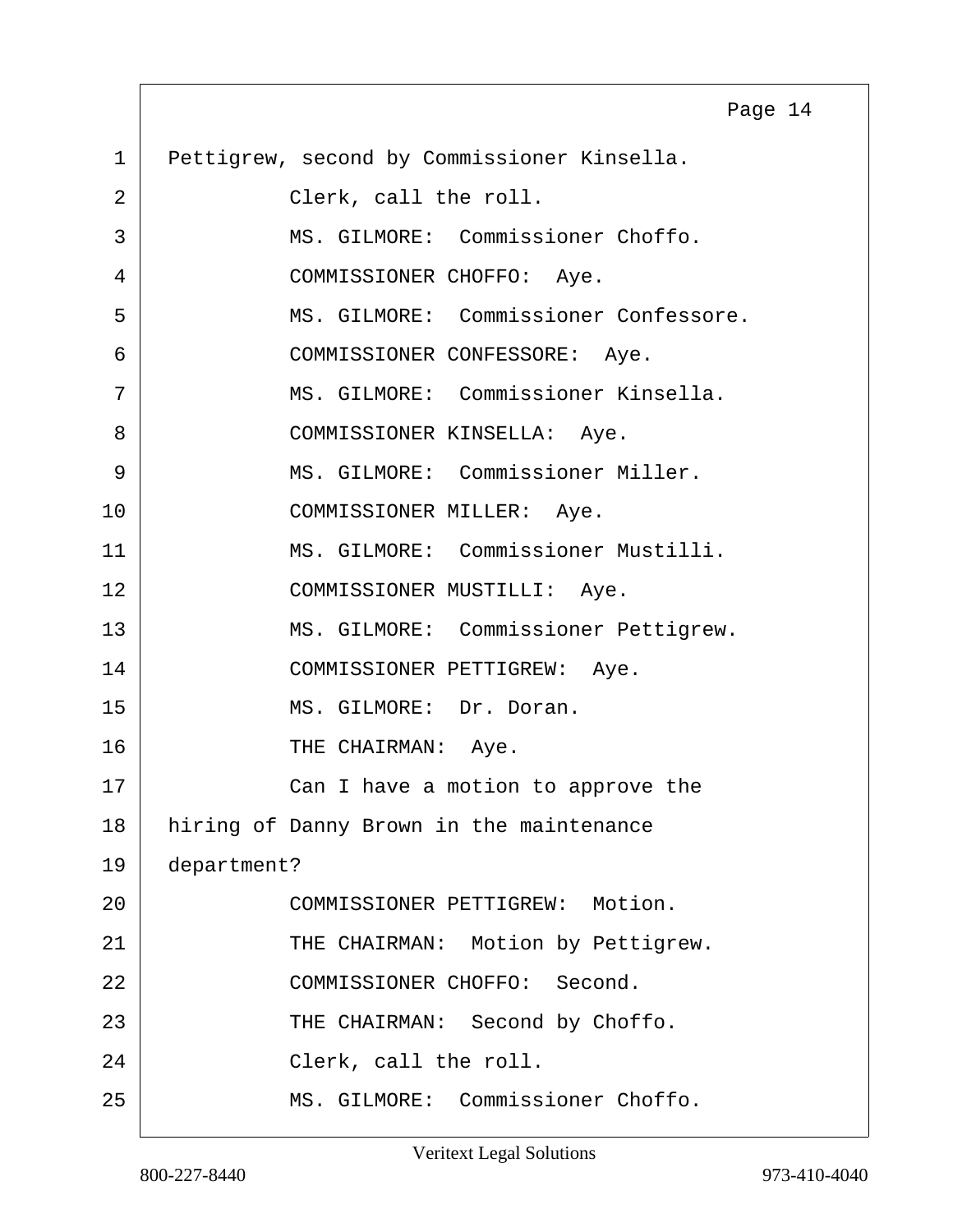<span id="page-14-0"></span>1 COMMISSIONER CHOFFO: I vote aye. 2 MS. GILMORE: Commissioner Confessore. 3 COMMISSIONER CONFESSORE: Aye. 4 MS. GILMORE: Commissioner Kinsella. 5 COMMISSIONER KINSELLA: Aye. 6 MS. GILMORE: Commissioner Miller. 7 COMMISSIONER MILLER: Aye. 8 MS. GILMORE: Commissioner Mustilli. 9 | COMMISSIONER MUSTILLI: Aye. 10 | MS. GILMORE: Commissioner Pettigrew. 11 | COMMISSIONER PETTIGREW: Aye. 12 THE CHAIRMAN: Aye. 13 | The Solution of this time I'll open it up to any 14 questions or observations on the budget, and then 15 | I'll call for a vote. They're pretty much the 16 same, just adopting the DCA budget, approving the 17 operation budget, and the late submission of the  $18$  state budget, which I understand is also really 19 due to COVID, that they're being submitted late, 20 and they know that they're going to be late. Am 21 | I, correct, Joe? 22 MR. MANFREDI: Yes, Dr. Doran. HUD has 23 been slow in getting us the required numbers. 24 THE CHAIRMAN: Okay. Any questions, 25 points of view, observations? Page 15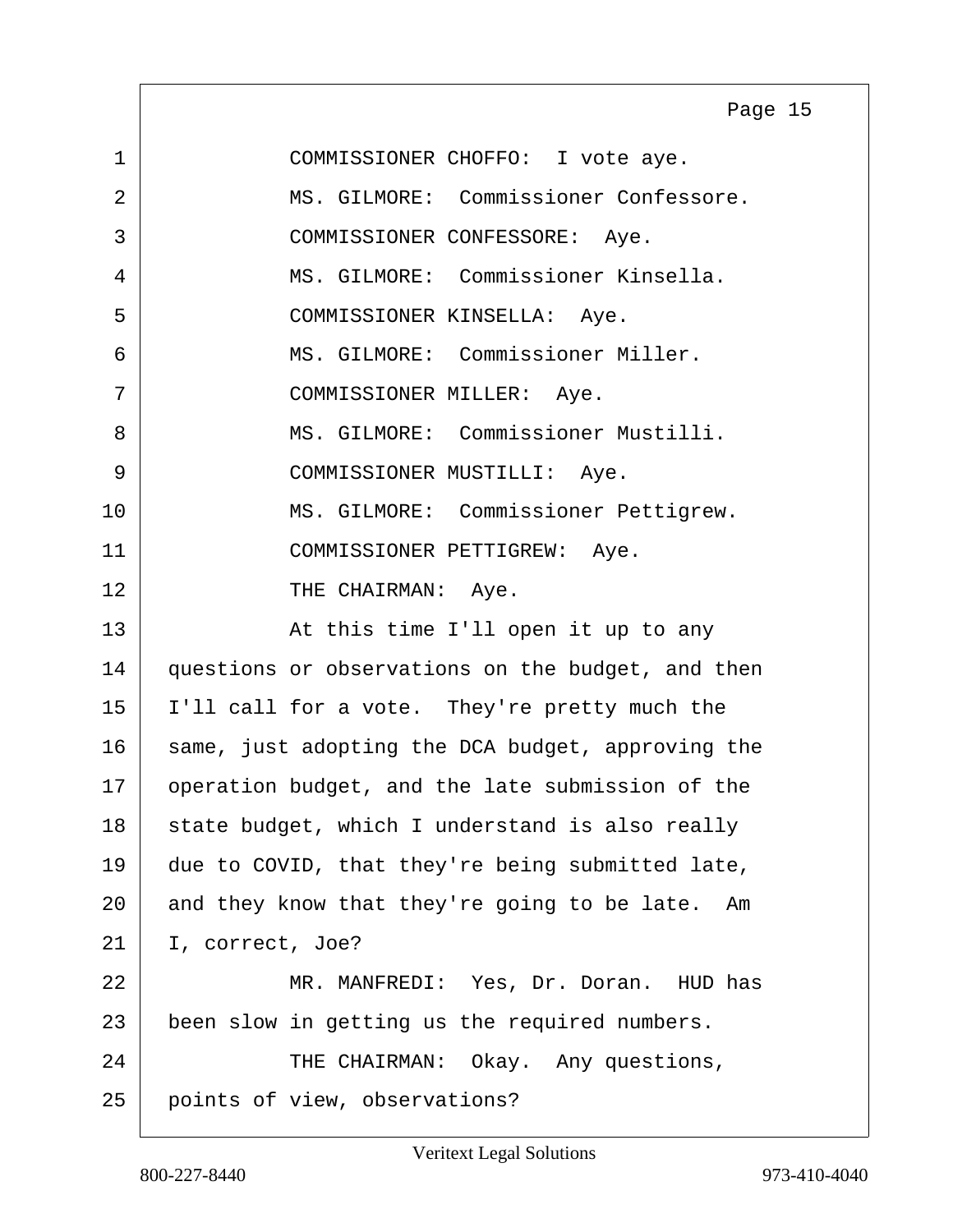<span id="page-15-0"></span>1 (No response.) 2 THE CHAIRMAN: Okay. Then I'll ask for 3 a motion on Resolution 15772, 15782, 15792, which 4 would be adopting the DCA budget, approving the 5 operating budget, and the late state budget 6 submission. 7 COMMISSIONER PETTIGREW: Motion. 8 COMMISSIONER MUSTILLI: Second. 9 THE CHAIRMAN: Motion by Commissioner 10 Pettigrew, second by Commissioner Mustilli. 11 Clerk, call the roll. 12 MS. GILMORE: Commissioner Choffo. 13 | COMMISSIONER CHOFFO: I vote aye. 14 MS. GILMORE: Commissioner Confessore. 15 | COMMISSIONER CONFESSORE: Aye. 16 MS. GILMORE: Commissioner Kinsella. 17 | COMMISSIONER KINSELLA: Aye. 18 MS. GILMORE: Commissioner Miller. 19 COMMISSIONER MILLER: Aye. 20 | MS. GILMORE: Commissioner Mustilli. 21 COMMISSIONER MUSTILLI: Aye. 22 | MS. GILMORE: Commissioner Pettigrew. 23 COMMISSIONER PETTIGREW: Aye. 24 THE CHAIRMAN: Aye. 25 | The Solid At this point I would ask for any Page 16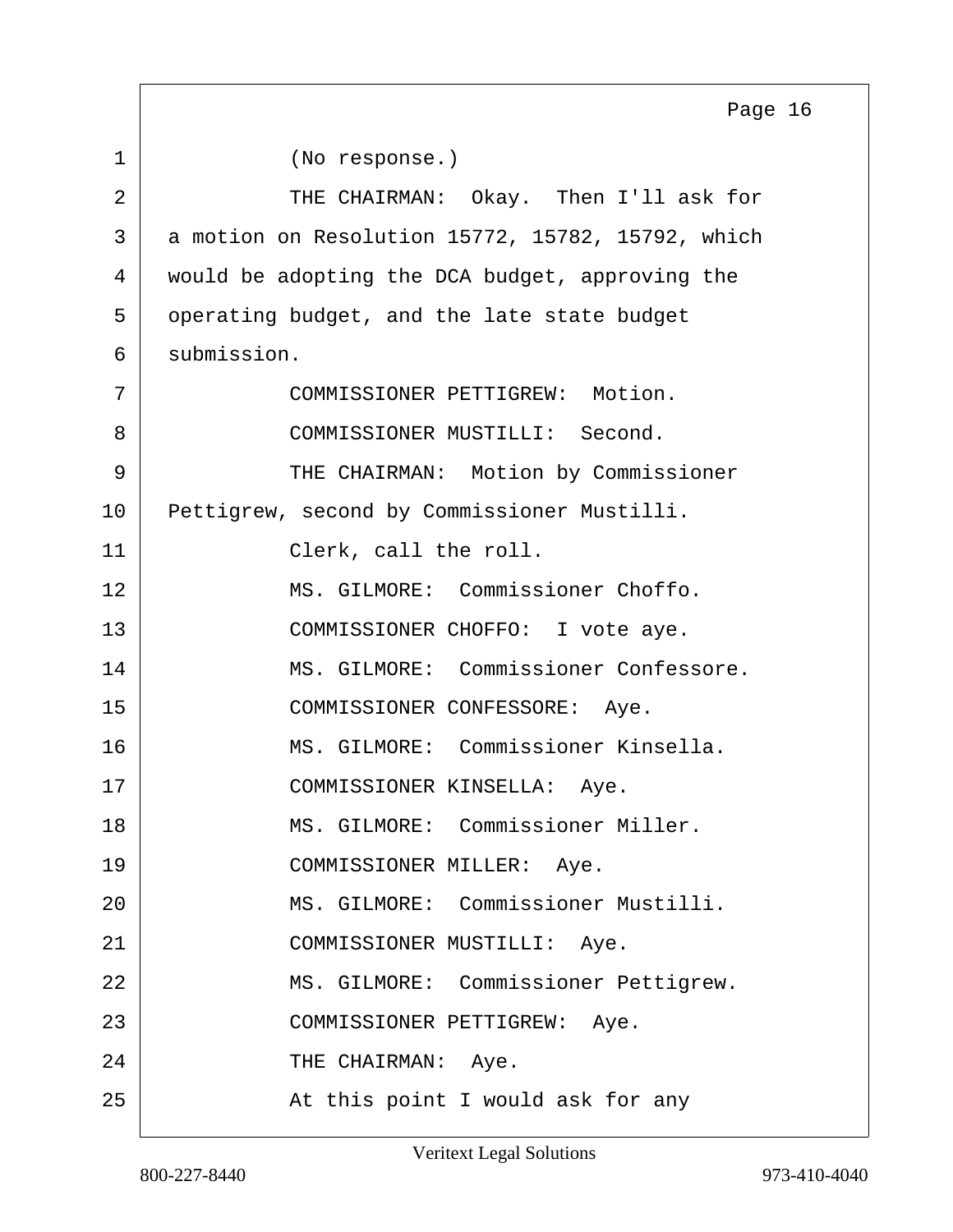<span id="page-16-0"></span>1 questions from the public. And, Maur, I think  $2$  | I'm going to need to -- I'm looking for my, I'm 3 going to look to see if any attendees have their 4 hands up. Does anybody from the public wish to 5 be heard? Just by raising your hand, I think 6 it's \*6 or \*9 depending on what phone system you  $7 \mid$  have. 8 Okay. I do not see any hands raised, 9 so at this point then I will ask for a motion to 10 adjourn. 11 COMMISSIONER PETTIGREW: Motion. 12 COMMISSIONER CONFESSORE: Motion. 13 COMMISSIONER CHOFFO: I'll second. 14 THE CHAIRMAN: Are you seconding 15 Freddie's hand? 16 COMMISSIONER CHOFFO: No, seconding the 17 motion to close. 18 THE CHAIRMAN: All right. So we have a 19 motion by Commissioner Confessore, it's seconded 20 by Commissioner Choffo to close. 21 All those in favor. 22 (Ayes.) 23 THE CHAIRMAN: Those opposed? 24 (No response.) 25 THE CHAIRMAN: Okay. Great. Thank you Page 17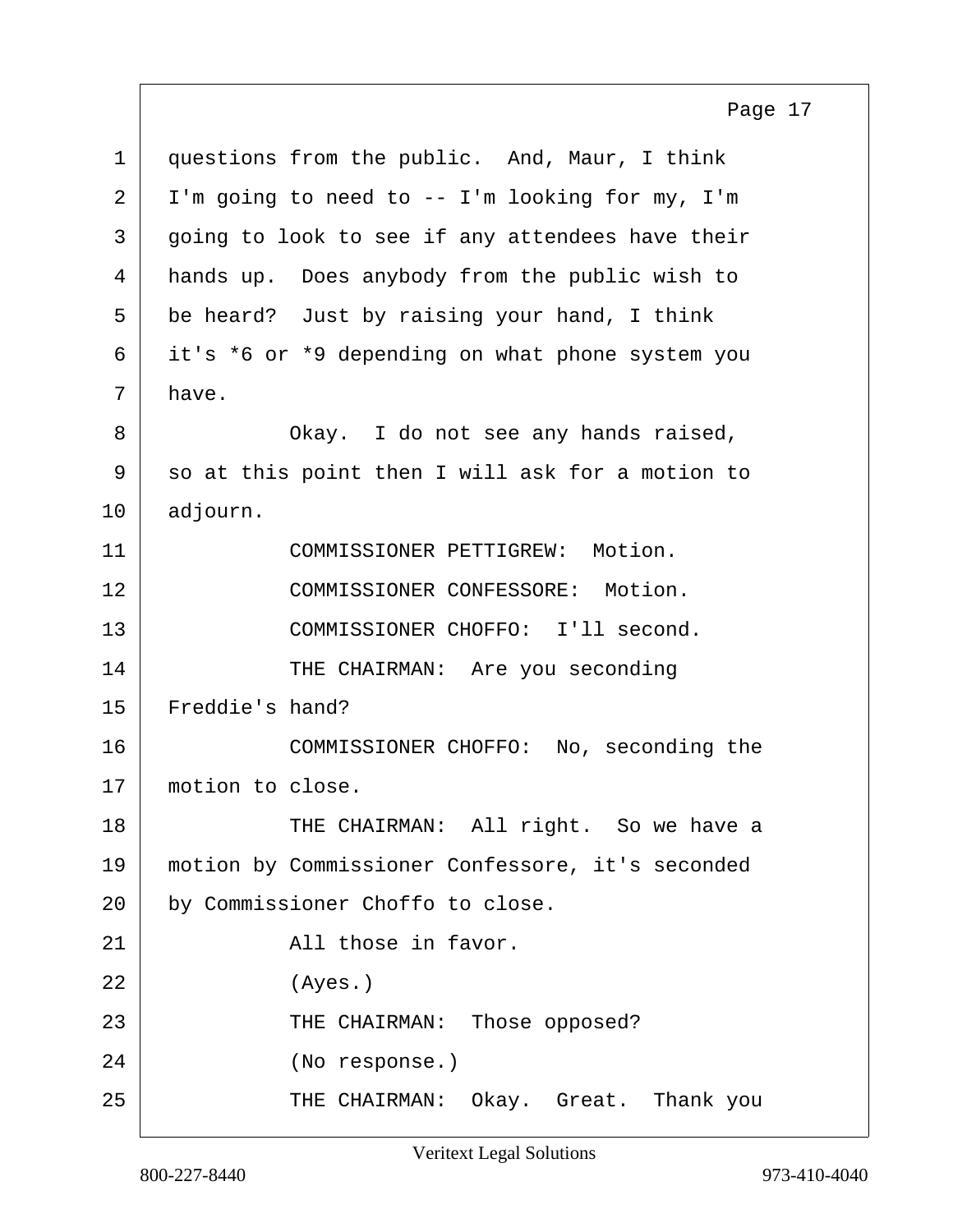<span id="page-17-0"></span> all. And Maureen, thank you to your office. 2 Thank you everyone. And Mr. Carlon from 3 Geltrude, thanks for your input into the budget, 4 I understand there was a little stress in getting that together. 6 MR. CARLON: No problem, thank you. 8 | Whereupon the proceedings concluded at 6:15  $9 \mid p.m.$  Page 18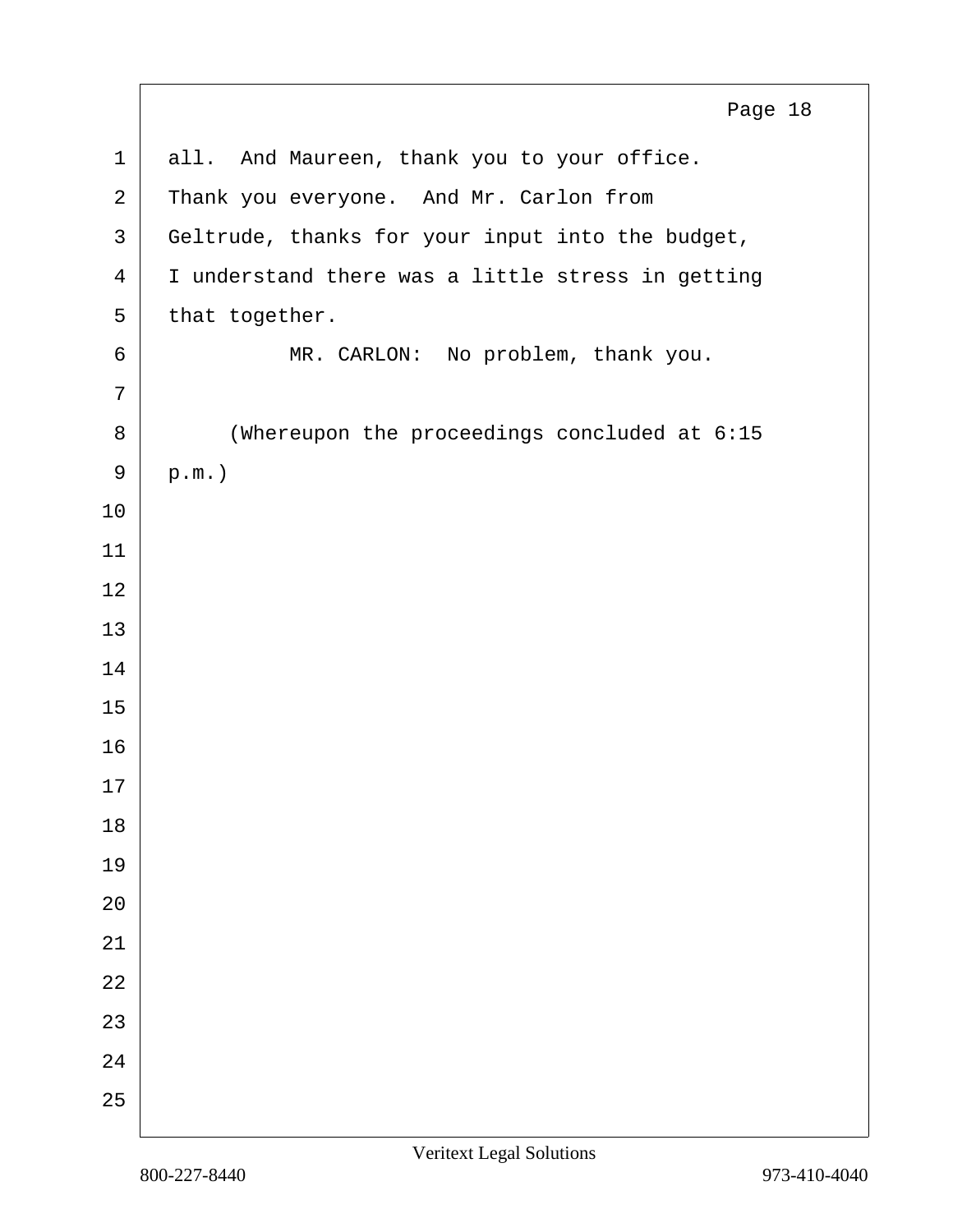Page 19

<span id="page-18-0"></span>

| I, SUSAN M. STYRON, Notary Public,               |  |  |
|--------------------------------------------------|--|--|
| R.P.R., C.S.R., of the State of New Jersey,      |  |  |
| License No. XIO1704, do hereby certify that the  |  |  |
| foregoing is a true and accurate transcript of   |  |  |
| the proceedings as taken stenographically by and |  |  |
| before me at the time, place and on the date     |  |  |
| hereinbefore set forth.                          |  |  |
| I DO FURTHER CERTIFY that I am neither           |  |  |
| a relative nor employee nor attorney nor counsel |  |  |
| of any of the parties to this action, and that I |  |  |
| am neither a relative nor employee of such       |  |  |
| attorney or counsel, and that I am not           |  |  |
| financially interested in the action.            |  |  |
|                                                  |  |  |
| Susan M. Styrm                                   |  |  |
|                                                  |  |  |
| Notary Public of the State of New Jersey         |  |  |
| My Certificate expires January 25, 2024          |  |  |
| Dated: February 21, 2022                         |  |  |
|                                                  |  |  |
|                                                  |  |  |
|                                                  |  |  |
|                                                  |  |  |
|                                                  |  |  |
|                                                  |  |  |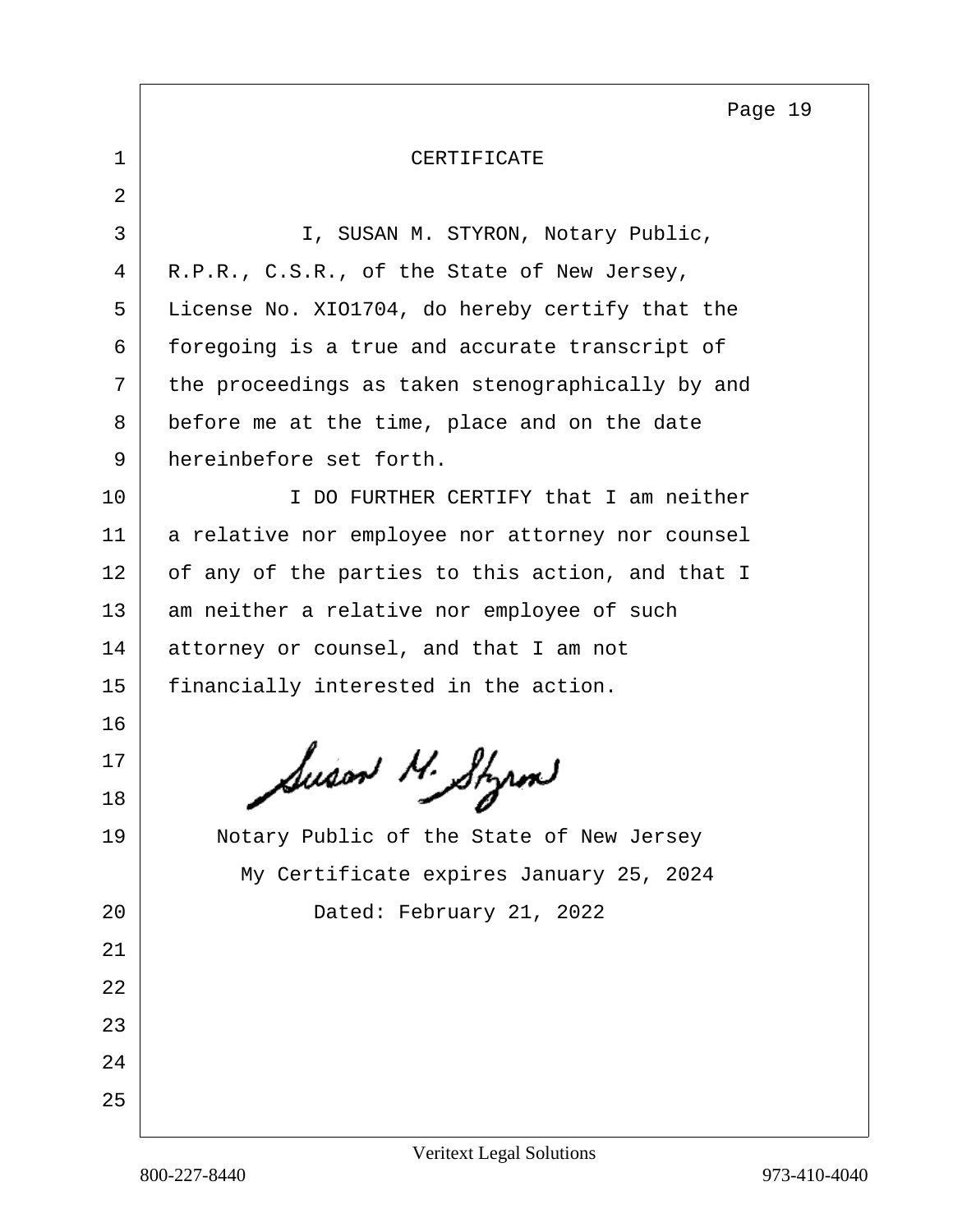## **[01704 - communications]** Page 1

| $\bf{0}$               | adopting 15:16                           | brown $14:18$                   | 10:14 13:2,3 14:3                     |
|------------------------|------------------------------------------|---------------------------------|---------------------------------------|
| 01704 1:23             | 16:4                                     | $brunilda 1:12$                 | 14:4,22,23,25 15:1                    |
| 07029<br>1:7           | agenda 2:7                               | <b>budget</b> 8:10 15:14        | 16:12,13 17:13,16                     |
| $\mathbf{1}$           | allegiance 2:11                          | 15:16,17,18 16:4,5              | 17:20                                 |
|                        | <b>anybody</b> 5:20 17:4                 | 16:5 18:3                       | clerk 2:12 3:16 5:3                   |
| 1 1:6                  | anyway $4:13$                            | business 8:6,8                  | 6:9 12:25 14:2,24                     |
| 1,695<br>13:21         | approval $4:10$                          | $\mathbf c$                     | 16:11                                 |
| 15772<br>16:3          | <b>approve</b> 3:7,104:6                 | c.s.r. $1:22$ 19:4              | close 17:17,20                        |
| 15782<br>16:3          | 4:14,21 13:22                            | calendar 10:15                  | commissioner                          |
| 15792 16:3             | 14:17                                    | 12:18                           | 1:10,11,12,13,14                      |
| 15th 9:10 10:9         | approving 15:16                          | call 2:13 3:16 4:12             | 2:14, 16, 17, 18, 19                  |
| 11:7 12:12             | 16:4                                     | 5:3 6:9 7:11 12:8               | 2:20,21,22,23,24                      |
| 1st $10:15,23$ 11:1    | arthur $1:9$                             | 12:13,25 14:2,24                | 2:253:1,11,12,14                      |
| 11:20                  | artie 11:23 12:2                         | 15:15 16:11                     | 3:14,17,18,19,20                      |
| $\overline{2}$         | asking 8:11 9:19                         | cancel 3:9                      | 3:21, 22, 23, 24, 25                  |
| 2022 1:5 2:4 19:20     | assume 4:7                               | carlon 1:20 18:2,6              | $4:1,2,3,23,25\ 5:1,2$                |
| 2024 19:19             | attendees 17:3                           | certainly 12:4                  | 5:4,5,6,7,8,9,10,11                   |
| 21 4:22 19:20          | attorney $1:17$                          | certificate 19:1,19             | 5:12, 13, 14, 15 6:4                  |
| $22 \quad 4:22$        | 19:11,14                                 | certify $19:5,10$               | 6:5,7,7,10,11,12                      |
| 25<br>19:19            | authority $1:1,3,18$                     | chair $12:14$                   | 6:13,14,15,16,17                      |
| 6                      | 2:3                                      | chairman $1:8,9$                | 6:18,19,20,21 7:4                     |
| 6 1:5 17:6             | avenue 1:6                               | $2:1,12$ 3:3,13 4:5             | 7:5,7,8,10,12,13                      |
| 7                      | aye 3:18,20,22,24                        | 4:12,18 5:1,17,24               | 7:14,15,16,17,18                      |
|                        | 4:1,3,55:5,7,9,11                        | 6:6,23 7:5,8,11,23              | 7:19,20,21,24,25                      |
| 788 1:6                | 5:13,15,17 6:11,13                       | 8:1,6,8,11,22 9:4               | 8:2,3,5,9 9:8,12,16                   |
| 8                      | 6:15, 17, 19, 21, 23<br>7:13,15,17,19,21 | 9:19,23 10:3,11,21              | 10:14 11:13,19,25<br>12:4,21,22,23,24 |
| 8 $1:52:4$             | 7:23 8:5 13:3,5,7                        | 11:5,16,22 12:2,9               | 13:2,3,4,5,6,7,8,9                    |
| 8th 10:18              | 13:9, 11, 17, 19 14: 4                   | 12:17,20,23 13:19               | 13:10, 11, 12, 13, 16                 |
| 9                      | 14:6,8,10,12,14,16                       | 13:25 14:16,21,23               | 13:23,24 14:1,3,4                     |
| 9 $17:6$               | 15:1,3,5,7,9,11,12                       | 15:12,24 16:2,9,24              | 14:5,6,7,8,9,10,11                    |
| 9280 19:18             | 16:13,15,17,19,21                        | 17:14,18,23,25                  | 14:12,13,14,20,22                     |
| 9th 3:8,9 11:12        | 16:23,24                                 | chance 5:25<br>change $10:4,21$ | 14:25 15:1,2,3,4,5                    |
| a                      | 17:22<br>ayes                            | changed 8:20                    | 15:6,7,8,9,10,11                      |
| accountant 1:20        | $\mathbf b$                              | 10:20                           | 16:7,8,9,10,12,13                     |
| accurate 19:6          | 12:10<br>back                            | changing $12:12$                | 16:14,15,16,17,18                     |
| <b>action</b> 19:12,15 | 10:12 12:7<br>best                       | check 8:24                      | 16:19,20,21,22,23                     |
| address 9:4            | <b>bills</b><br>4:6,8,22                 | choffo 1:10 2:15                | 17:11, 12, 13, 16, 19                 |
| addressed 5:21         | bldg $1:6$                               | 2:16 3:17,18 4:23               | 17:20                                 |
| adjourn 17:10          | <b>board</b> $1:17$                      | 5:2,4,5 6:10,11                 | communications                        |
|                        |                                          | 7:12,13 9:8,12,16               | 5:18                                  |

 $\lfloor$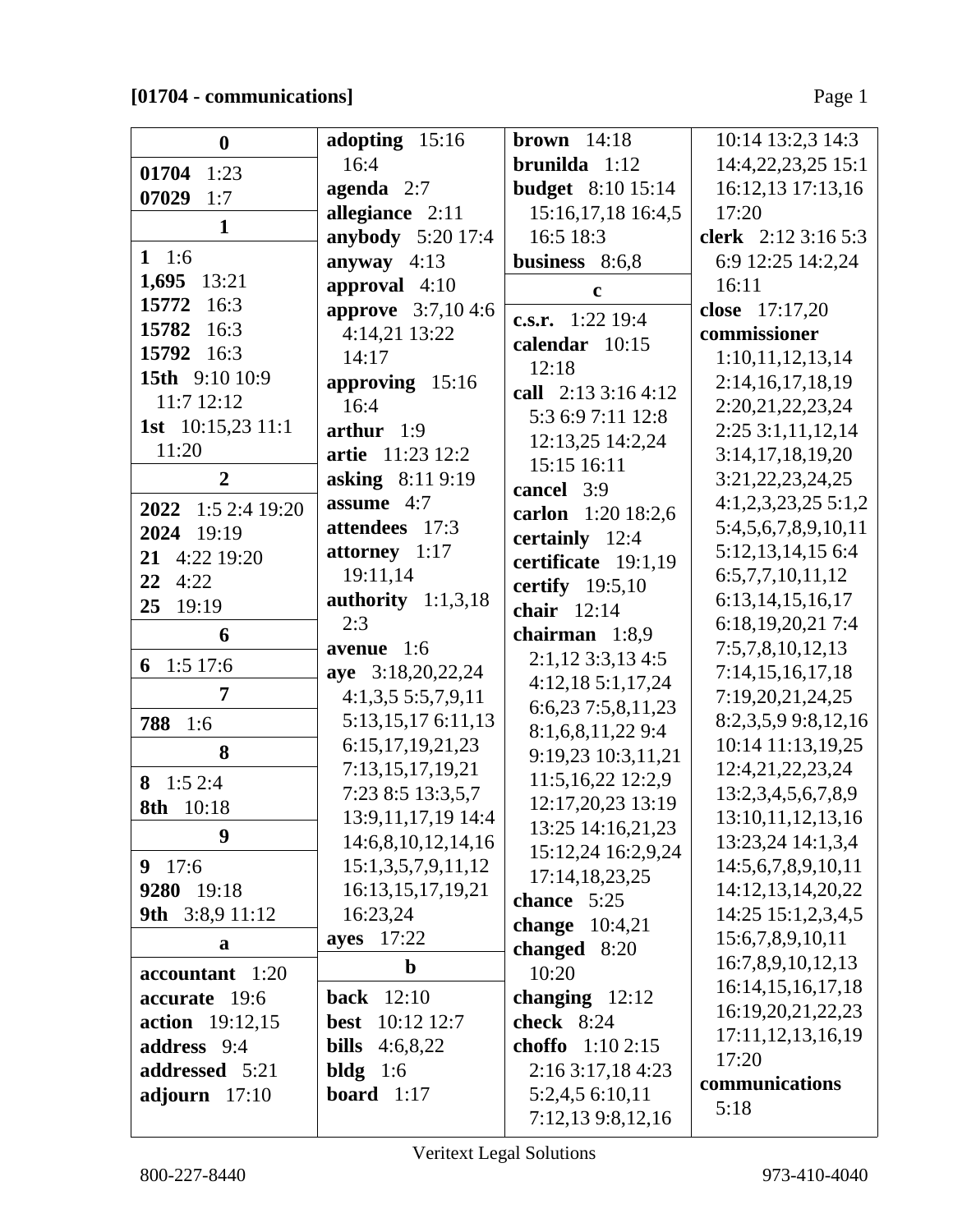| compliance 2:8       | double 8:24              | gene 1:19 7:1              |                            |
|----------------------|--------------------------|----------------------------|----------------------------|
| concluded 18:8       | dr $3:24:45:16$          | <b>general</b> 9:20 10:24  | james $1:8$                |
| confessore 1:13      | 6:22 7:22 13:18          | getting 15:23 18:4         | january $4:18,22$          |
| 2:17,18 3:19,20      | 14:15 15:22              | gilmore 1:18,19            | 19:19                      |
| 4:255:2,6,76:12      | due 15:19                | 2:14,17,19,21,23           |                            |
| 6:13 7:4,6,14,15     | e                        | 2:25 3:2,17,19,21          | january's 4:8              |
| 13:4,5 14:5,6 15:2   |                          | 3:23,25 4:2,4,9,17         | <b>jersey</b> 1:7,23 19:4  |
| 15:3 16:14,15        | $e$ 1:4,4                | 5:4,6,8,10,12,14           | 19:19                      |
| 17:12,19             | <b>ed.d</b> 1:8          | 5:16 6:10,12,14,16         | joe 15:21                  |
| confirm $4:13$       | <b>election</b> 8:19,20  | 6:18,20,22 7:12,14         | join $2:9$                 |
| conflict 9:6         | 9:2,15 10:8,17           | 7:16,18,20,228:3           | joseph $1:17$              |
| correct 15:21        | 11:4, 10, 17, 18, 21     | 8:18,23 9:10,14,18         | <b>june</b> 8:22 10:25     |
| council 11:9,14,24   | email $4:16$             | $10:2,6,13,17$ 11:3        | 11:1,2                     |
| 12:3                 | <b>employee</b> 19:11,13 | 12:6,16 13:2,4,6,8         | $\bf k$                    |
| counsel 19:11,14     | esq $1:17$               | 13:10, 12, 15, 18          | keeping $8:16$             |
| covid 15:19          | everybody $4:15$         | 14:3,5,7,9,11,13           | kidding $13:17$            |
| d                    | excused 1:15             | 14:15,25 15:2,4,6          | kinsella 1:11 2:19         |
|                      | executive $1:153:5$      | 15:8,10 16:12,14           | 2:20 3:21,22 5:8,9         |
| daniel $1:10$        | 5:19 6:2                 | 16:16,18,20,22             | 6:4,7,14,157:16            |
| danny 14:18          | expires 19:19            | $go$ 12:2                  | 7:17 12:21,24              |
| date 2:6 19:8        | f                        | going 4:11 9:24            | 13:6,7,24 14:1,7,8         |
| <b>dated</b> 19:20   | fast 13:20               | 11:23 13:20 15:20          | 15:4,5 16:16,17            |
| dates 12:17          | favor $17:21$            | 17:2,3                     | <b>know</b> $5:228:11,25$  |
| dawn $1:11$          | february $1:52:4$        | great $17:25$              | 9:2 10:20 11:23            |
| day 8:19,20 9:2,15   | 19:20                    | 4:9<br>guess               | 15:20                      |
| 10:8,17 11:4,9,10    | feeling 9:5              |                            |                            |
| 11:10,17,18,24       | financially 19:15        | h                          |                            |
| 12:10                | find 10:6                | hand<br>17:5,15            | <b>late</b> 15:17,19,20    |
| dca 15:16 16:4       | first 8:20 10:19,22      | 17:4,8<br>hands            | 16:5                       |
| december $3:94:14$   | $11:1,14,19$ 12:1        | harrison $1:1,3,6,6$       | law $2:8$                  |
| 4:22                 | flag $2:10$              | 1:72:3,4                   | league $9:6,2510:8$        |
| decision $12:15$     | foregoing 19:6           | heard $17:5$               | <b>leave</b> 11:6 12:11    |
| declare 2:1          | <b>forgot</b> $7:248:1$  | hereinbefore 19:9          | <b>license</b> $1:23$ 19:5 |
| department 14:19     | forth 19:9               | hiring $14:18$             | <b>little</b> 18:4         |
| depending $11:10$    | freddie's 17:15          | <b>housing</b> $1:1,3,2:3$ | location 2:7               |
| 17:6                 | frederick 1:13           | <b>hud</b> 15:22           | <b>look</b> $9:24$ 17:3    |
| director $1:153:5$   | further $19:10$          | $\mathbf{i}$               | looking $10:14$ 17:2       |
| director's $5:196:2$ |                          | input $18:3$               | lucas $1:15$               |
| doran $1:83:24:4$    | g                        | interested 19:15           | m                          |
| 5:16 6:22 7:22       | gardens 1:6              | interfere 11:8             | $m$ 1:22 19:3              |
| 13:18 14:15 15:22    | geltrude 18:3            |                            | maintenance 1:19           |
|                      |                          |                            | 6:25 7:2 14:18             |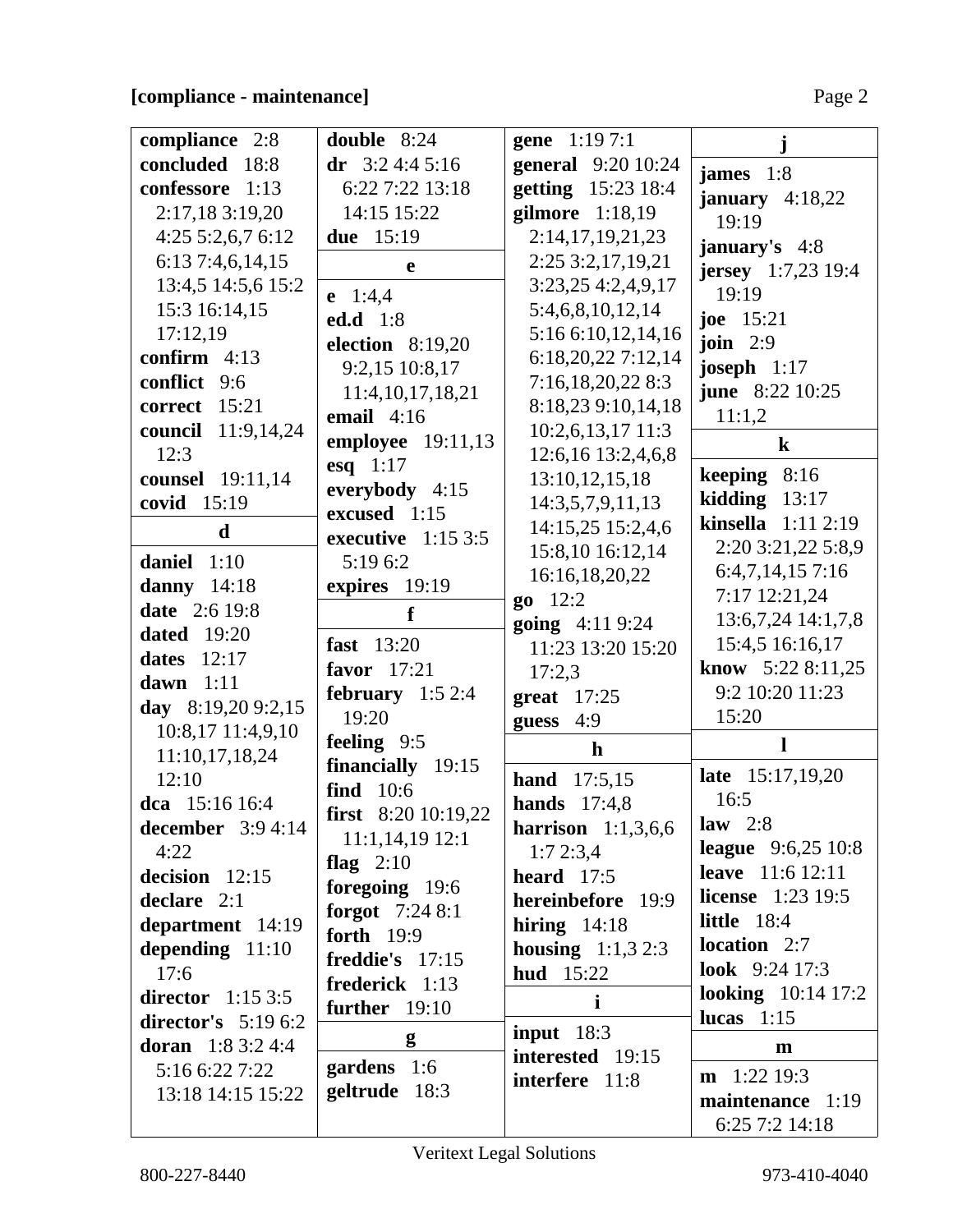## **[manfredi - schedule]** Page 3

| manfredi 1:17            | mustilli $1:12\,2:23$            | order 2:2                                        | 17:1                                      |
|--------------------------|----------------------------------|--------------------------------------------------|-------------------------------------------|
| 15:22                    | 2:24 3:12,15,25                  | $\mathbf{p}$                                     | r                                         |
| maur 8:17 10:4           | 4:1 5:12,13 6:5,8                | $p \quad 1:4,8$                                  | r.p.r. $1:22$ 19:4                        |
| $11:6$ 17:1              | 6:18,197:18,19                   | <b>p.m.</b> 1:5 18:9                             | raised 17:8                               |
| <b>maureen</b> 1:18 4:8  | 12:22,24 13:10,11                | package 5:20                                     | raising 17:5                              |
| 4:15 5:22 18:1           | 14:11,12 15:8,9                  | parties 19:12                                    | ray $5:22$                                |
| mayor 11:9,14            | 16:8, 10, 20, 21                 | pettigrew $1:92:25$                              | raymond 1:15                              |
| meet 11:14,18            | $\mathbf n$                      | 3:1,11,144:2,3                                   | <b>read</b> 5:25                          |
| meeting $1:22:2,2$       | $n \quad 1:4,4$                  | 5:14,15 6:20,21                                  | really $15:18$                            |
| 2:5,53:6,8,10            | <b>need</b> 17:2                 | 7:7,9,10,20,21                                   | recall 10:1                               |
| 4:10,11,148:14           | <b>neither</b> 19:10,13          | 11:13,19,25 12:4                                 | receipt $6:24$                            |
| 11:9,24 12:3             | new 1:7,23 8:8                   | 13:12,13,16,23                                   | record $3:4$                              |
| 13:15                    | 19:4,19                          | 14:1,13,14,20,21                                 | reflect 3:4                               |
| meetings $9:13$          |                                  | 15:10,11 16:7,10                                 |                                           |
| members 1:21             | <b>notary</b> 1:22 19:3<br>19:19 | 16:22,23 17:11                                   | regularly 2:5<br><b>relative</b> 19:11,13 |
| middle $9:25$            | <b>note</b> 10:5                 |                                                  | <b>rent</b> 13:21                         |
| <b>mike</b> 1:20         | notice 2:6                       | <b>phone</b> 17:6                                |                                           |
| <b>miller</b> $1:142:21$ | november 3:8,9                   | <b>place</b> 19:8<br>pledge $2:11$               | <b>report</b> 5:19 6:3,25<br>7:3          |
| 2:22 3:23,24 5:10        |                                  | point 16:25 17:9                                 |                                           |
| 5:11 6:16,17 7:24        | 8:24 9:10,17,18,23               | <b>points</b> 15:25                              | required 15:23<br>resolution 16:3         |
| 7:25 8:2,3,5,9           | 10:15,18 11:17<br>12:10          |                                                  | resolutions 8:13                          |
| 13:8,9 14:9,10           | numbers 15:23                    | posted 2:7                                       |                                           |
| 15:6,7 16:18,19          |                                  | present $1:7,16$<br>2:16                         | response $5:238:7$<br>16:1 17:24          |
| minutes $3:8,10$         | $\bf{0}$                         |                                                  | return $13:21$                            |
| <b>month</b> 8:17 9:20   | $0 \quad 1:4,4$                  | pretty 15:15                                     | richard $1:14$                            |
| 10:19,22 11:15,20        | observations                     | primary 10:25<br>prior $2:6$                     |                                           |
| 12:1                     | 15:14,25                         |                                                  | right $3:96:1,6$<br>9:23 10:15 12:11      |
| month's $4:8$            | office 18:1                      | probably 10:11<br>11:11                          | 17:18                                     |
| months 4:7               | oh 9:16                          |                                                  | roll $2:133:164:12$                       |
| <b>motion</b> 3:7,10,11  | okay 2:12 6:24 7:2               | problem 18:6                                     | 5:3 6:9 7:11 13:1                         |
| 3:13 4:6,21,24 5:1       | 8:6,14 10:2,13                   | proceedings 1:3<br>18:8 19:7                     | 14:2,24 16:11                             |
| 6:2,47:3,4,5             | 12:6, 16, 17 13:20               |                                                  | <b>rule</b> 10:24                         |
| 12:20,21,23,25           | 15:24 16:2 17:8                  | <b>proper</b> $2:6$<br><b>public</b> 1:21,22 2:6 | run $9:6$                                 |
| 13:20, 22, 23, 25        | 17:25                            |                                                  |                                           |
| 14:17,20,21 16:3,7       | <b>old</b> 8:6                   | 17:1,4 19:3,19                                   | S                                         |
| 16:9 17:9,11,12,17       | online 4:20                      | purpose 2:7                                      | $s$ 1:4,4,4                               |
| 17:19                    | <b>open</b> 15:13                | put 10:13                                        | saluting $2:10$                           |
| municipal 10:8           | operating 16:5                   | $\mathbf{q}$                                     | saw $4:15$                                |
| municipalities 9:7       | operation 15:17                  | question 12:3                                    | schedule 8:15 9:9                         |
| 10:1                     | opposed 17:23                    | questions $5:217:1$                              | 12:12 13:15                               |
|                          |                                  | 7:2 8:14 15:14,24                                |                                           |
|                          |                                  |                                                  |                                           |